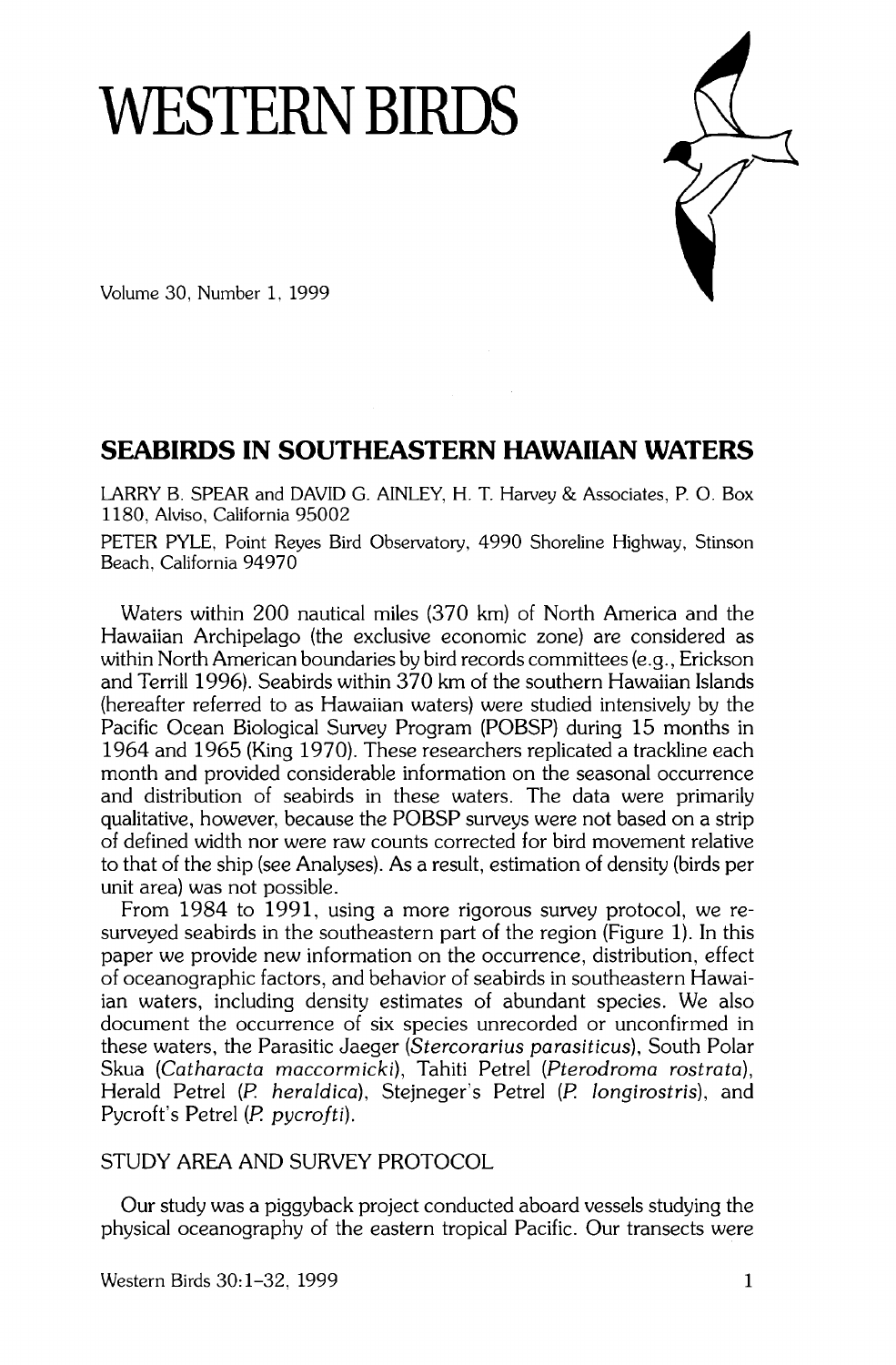



 $\overline{2}$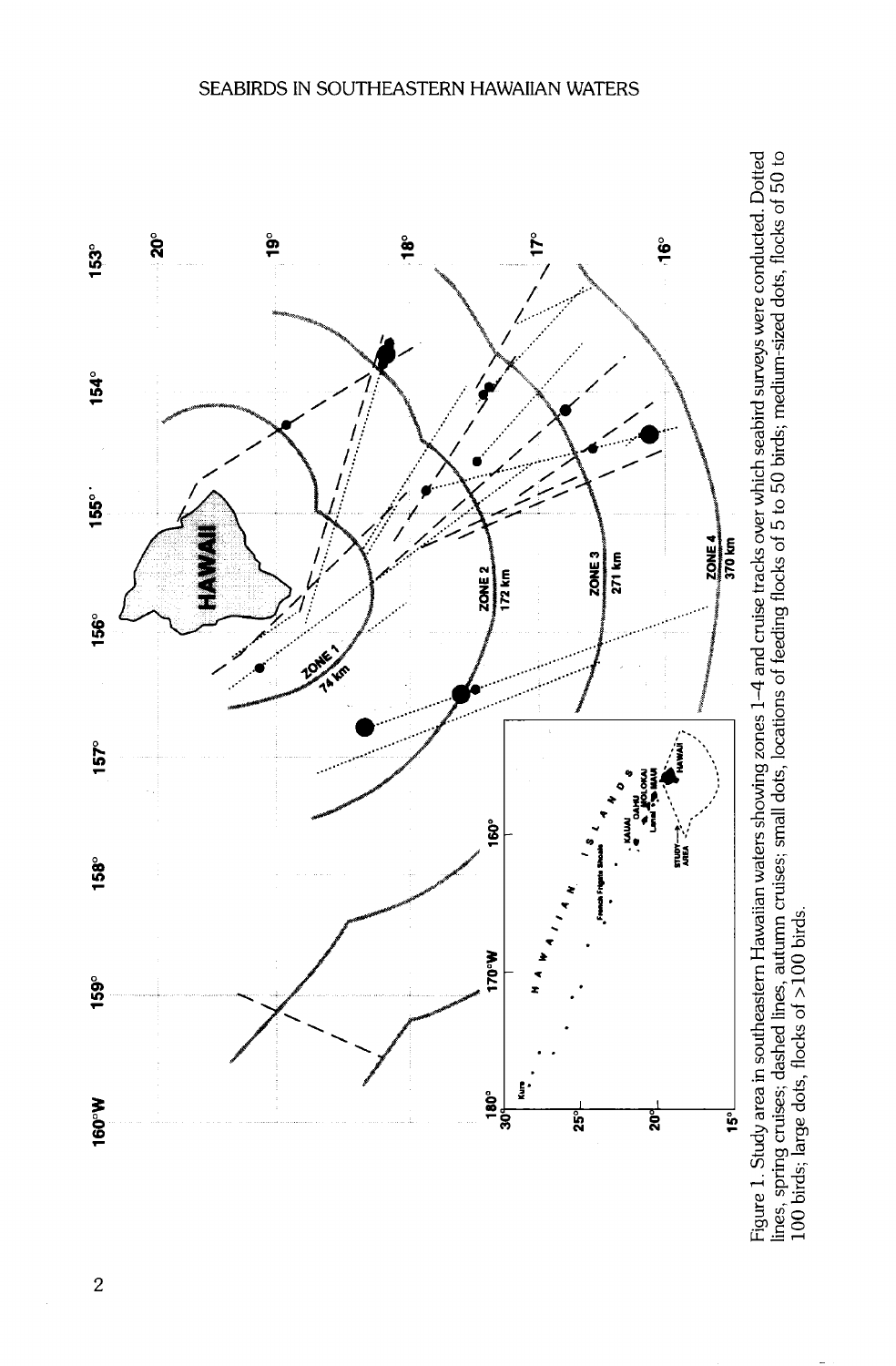**concentrated south and southeast of the island of Hawaii (Figure 1). While the ship was underway during daylight, at least two persons surveyed seabirds simultaneously from the flying bridge. Using the strip-transect**  survey method (see Spear et al. 1992a), they counted all seabirds seen within **a strip of given width off the forequarter offering the best observation conditions. Strip width, determined as per Heinemann (1981), was 500 or 600 m depending on height of the flying bridge of the three vessels used (14 and 15 m above sea level). Alternating between observers, we used handheld binoculars to scan the outer portion of the transect strip nearly constantly for birds missed with the unaided eye. We used a 25 x 150 mm mounted binocular to aid species identification. We recorded behavior and, for birds flying in a steady direction, recorded flight direction to the nearest 10 ø. We also recorded species and numbers of birds in feeding flocks (>4 birds pursuing prey) that passed within 2000 m.** 

**Every 0.5 hr we recorded the ship's position, speed, and course. We conducted 289 transects, each of 0.5 hr except those terminated when the ship stopped, and calculated the area surveyed as the survey period multiplied by strip width and ship speed. Our effort comprised 72.1 hrs of surveys**  over 971.6 km<sup>2</sup> during spring (18 April through 27 June), and 71.9 hrs covering 1156.8 km<sup>2</sup> during autumn (7 October through 20 November), **1984-1991 (Table 1). Surveys were not conducted in spring 1985 or autumn 1986 and 1988.** 

**Each 0.5 hr we also recorded sea-surface temperature and salinity,**  thermocline depth and "slope" (see below), wind direction (nearest 10°), wind speed, and distance from land. Thermocline depth and slope, indices **of mixing in the water column, were monitored with expendable bathythermographs. Thermocline depth is the point where the warm surface layer meets cooler water below; i.e., the shallowest inflection point determined from bathythermograph plots of temperature with depth. Exceptions were when there was no inflection point, indicating that the thermocline was at the surface, or there was more than one inflection, when we assumed that the thermocline began at the depth of the strongest inflection. We measured thermocline slope as the temperature difference between the thermocline and a point 20 m below the thermocline.** 

## **ANALYSES**

**To estimate bird densities, we corrected observed (raw) numbers for the effect of flight speed and direction of birds relative to the ship's speed and course (Spear et al. 1992a; flight speeds from Spear and Ainley 1997). Without these corrections, densities from at-sea survey data are usually overestimated, particularly for fast fliers. The correction also is required because any patterns in bird or ship direction will bias analyses. For example, if birds flew east and west at the same speed and in equal numbers, uncorrected counts from a ship traveling west would show greater numbers flying east because the observer would count more that were flying east than west.** 

**We calculated densities for each transect by dividing the corrected count by the number of square kilometers surveyed and report densities as birds**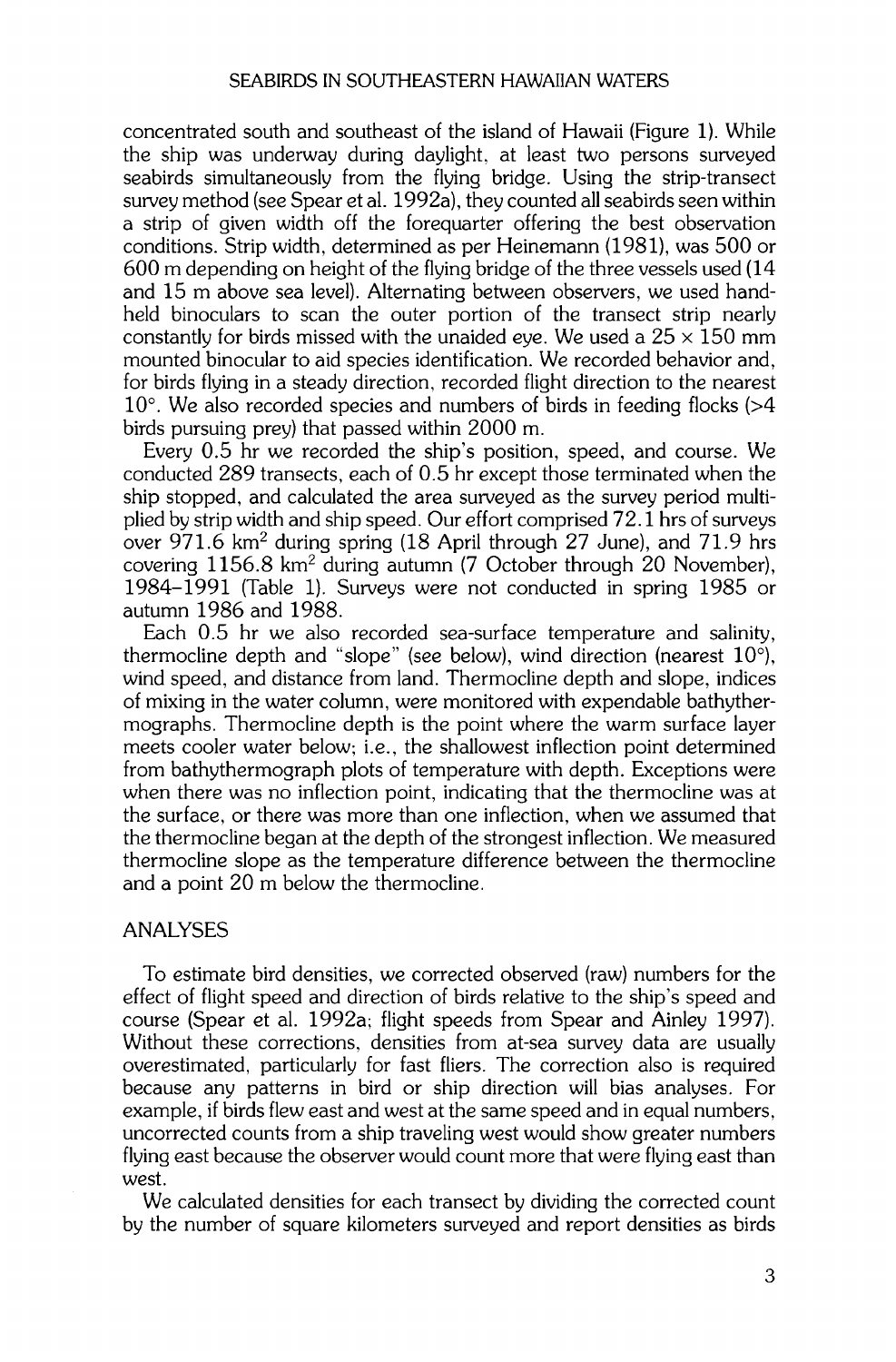| Year  | Day      | Hours of survey | Area surveyed (km <sup>2</sup> ) |
|-------|----------|-----------------|----------------------------------|
| 1984  | 8 May    | 6.5             | 85.9                             |
| 1984  | 9 May    | 2.0             | 25.8                             |
| 1984  | 18 May   | 5.0             | 55.8                             |
| 1984  | 19 May   | 1.0             | 12.8                             |
| 1984  | 5 Nov    | 5.5             | 79.2                             |
| 1985  | 16 Oct   | 8.5             | 132.6                            |
| 1985  | 30 Oct   | 8.5             | 120.8                            |
| 1986  | 18 Jun   | 4.5             | 60.7                             |
| 1987  | $31$ May | 2.5             | 39.0                             |
| 1987  | 7 Oct    | 5.5             | 92.9                             |
| 1988  | 4 Jun    | 5.8             | 85.8                             |
| 1988  | 19 Jun   | 5.0             | 83.1                             |
| 1989  | 2 May    | 9.0             | 143.2                            |
| 1989  | 27 Jun   | 8.5             | 107.8                            |
| 1989  | 17 Nov   | 7.0             | 122.1                            |
| 1989  | 20 Nov   | 6.5             | 105.2                            |
| 1990  | 21 Apr   | 10.8            | 101.0                            |
| 1990  | 7 Nov    | 5.4             | 91.8                             |
| 1990  | 15 Nov   | 8.5             | 134.7                            |
| 1991  | 18 Apr   | 4.0             | 66.9                             |
| 1991  | 25 Apr   | 7.5             | 106.6                            |
| 1991  | 12 Nov   | 11.0            | 194.8                            |
| 1991  | 19 Nov   | 5.5             | 82.7                             |
| Total |          |                 |                                  |
| 8     | 23       | 144.0           | 2128.4                           |

**Table 1 Survey Effort in Hawaiian Waters by Date** 

per 100 km<sup>2</sup> of ocean surface. For predominant species (definition given **below), unless noted otherwise, all abundance estimates pertain to corrected counts, with variance given as one standard error. We report only raw numbers in accounts of less frequent species. The POBSP calculated abundance differently; precluding between-study comparisons of absolute abundance.** 

**We recognized three species groups: "breeding residents," species that breed on the Hawaiian Islands, "nonbreeding residents," species that do not breed on the Hawaiian Islands but reside in the study area as prebreeders or during the nonbreeding season, and "migrants," species that migrate across the study area when traveling between breeding and wintering areas.** 

**We divided the study area into four zones (Figure 1): zone 1, 0 to 73 km from Hawaii; zone 2, 74 to 172 km; zone 3, 173 to 271 km; and zone 4, 272 to 370 km. Respectively by zone, we surveyed 130.8 (10.8 hrs), 289.7**  (22.0 hrs), 291.4 (22.3 hrs), and 259.7 km<sup>2</sup> (17.0 hrs) of ocean surface during spring, and 140.9 (9.0 hrs), 324.1 (19.9 hrs), 362.4 (22.5 hrs) and 329.1 (20.5 hrs) km<sup>2</sup> during autumn. During April, May, June, October, and November, we surveyed 274.5, 359.7, 337.4, 346.3, and 810.5 km<sup>2</sup> of **ocean surface, respectively.**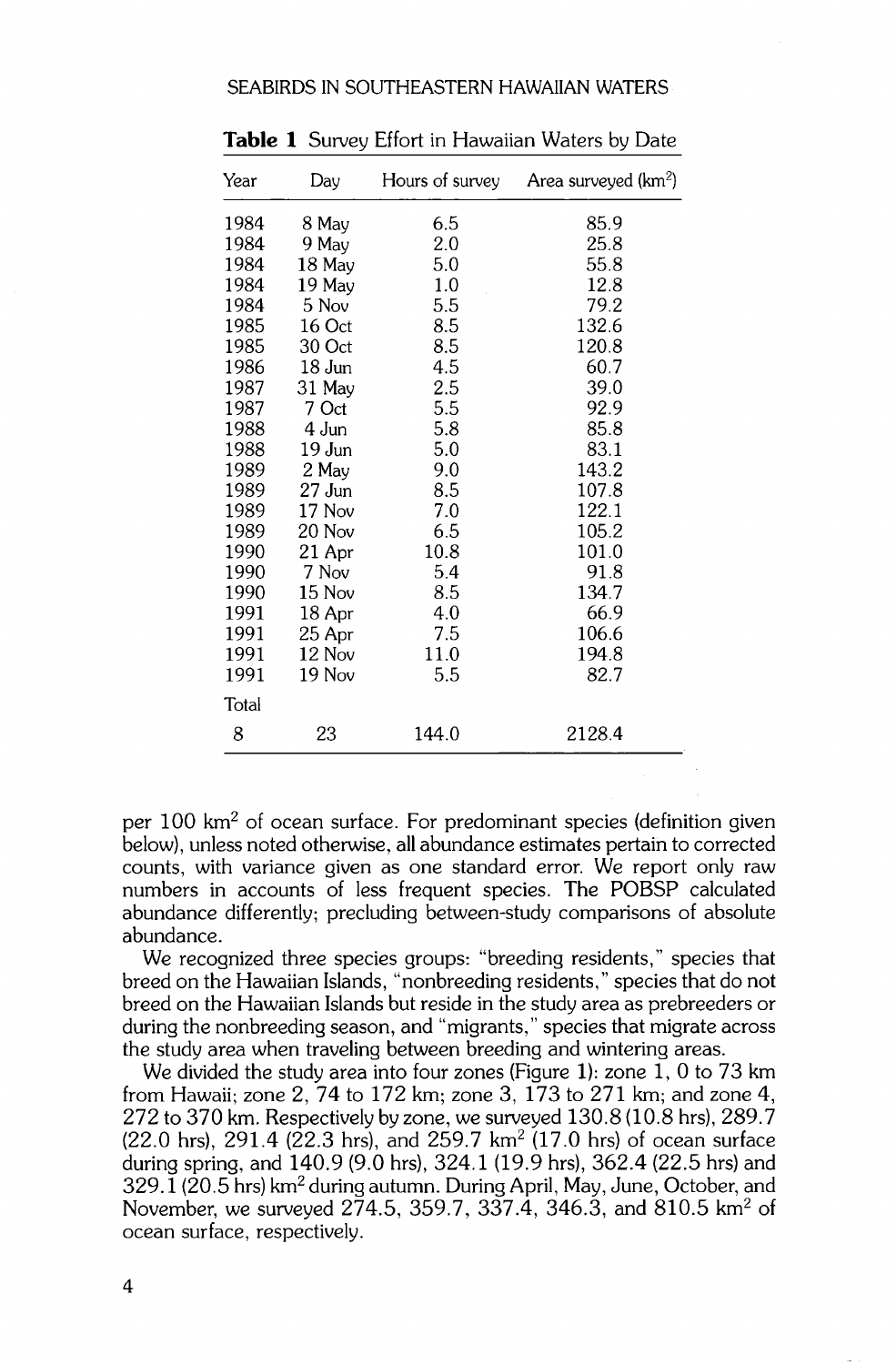**Using the STATA program (STATA Corp. 1995), we used multipleregression analyses and Sidak multiple-comparison tests (an improved version of the Bonferroni test; SAS Institute 1985) to compare seabird densities by zone, season, and species group. The sample unit was one 0.5 hr transect. We also use log-likelihood ratio (G) tests to examine proportional differences.** 

**We log-transformed densities to satisfy assumptions of normality (skewness/kurtosis test for normality of residuals, P > 0.05). Because no birds were seen during 87 (30%) of the 289 transects, densities included values of zero. As a result, transformations were calculated as the log (density + 1). Experimentation with different modifications [e.g., log (density + 0.5)]**  showed no appreciable effect of choice of modifications on probabilities (P). All analyses of variance were of the log-transformed density values. Normal**ity was not achieved in all analyses, but least-squares regression (ANOVA) is considered to be very robust with respect to non-normality (Seber 1977, Kleinbaum et al. 1988). Although regression analyses yield the best linear unbiased estimator relating density to independent variables, even in the**  absence of normally distributed residuals, P values at the lower levels of **significance must be regarded with caution (Seber 1977). Therefore, to reduce the chances of committing a Type I error, we assumed significance**  for ANOVAs at  $P < 0.02$ . We included two- and three-order polynomials in **regression analysis to test for curvilinearity.** 

**Unless noted otherwise, species accounts pertain only to transect data; i.e., they do not include feeding flocks seen outside the transect zone. All references to the POBSP refer to King (1970). Seasons are defined as in the northern hemisphere.** 

## **RESULTS**

## **Seasonal Distributions**

**We recorded 32 species, including 15 species of breeding residents, 11 nonbreeding residents, and six migrants (Table 2). During spring, densities of breeding residents were significantly higher than those of nonbreeding**  resident; those of migrants were significantly lower (Sidak tests, all  $P < 0.01$ , **Figure 2). During autumn, densities among the three groups differed**  insignificantly (Sidak test, all  $P > 0.1$ ). During spring, densities of breeding **residents were significantly higher, those of migrants significantly lower than**  during autumn (Sidak tests,  $df = 287$ , both  $P < 0.01$ , Figure 2). Between the **two seasons, densities of nonbreeding residents differed insignificantly (Sidak test,**  $P = 0.3$ **).** 

**During spring, densities were significantly higher in zones 1 and 4 than during autumn (Sidak tests, both ? < 0.01, Figure 3), but in zones 2 and 3**  they did not differ significantly (both  $P > 0.6$ ). The lack of a significant **difference in the latter two zones resulted in a marginally insignificant difference (ANOVA, F[1,287] = 4.88, ? = 0.028) in overall density between**  spring (52.5  $\pm$  10.20 birds per 100 km<sup>2</sup>,  $n = 145$  transects) and autumn  $(32.2 + 6.12$  birds per 100 km<sup>2</sup>,  $n = 144$ ), controlled for zone. Thus, for a given zone, there was a marginally insignificant trend for densities to be greater during spri<sub>ng</sub> than autumn.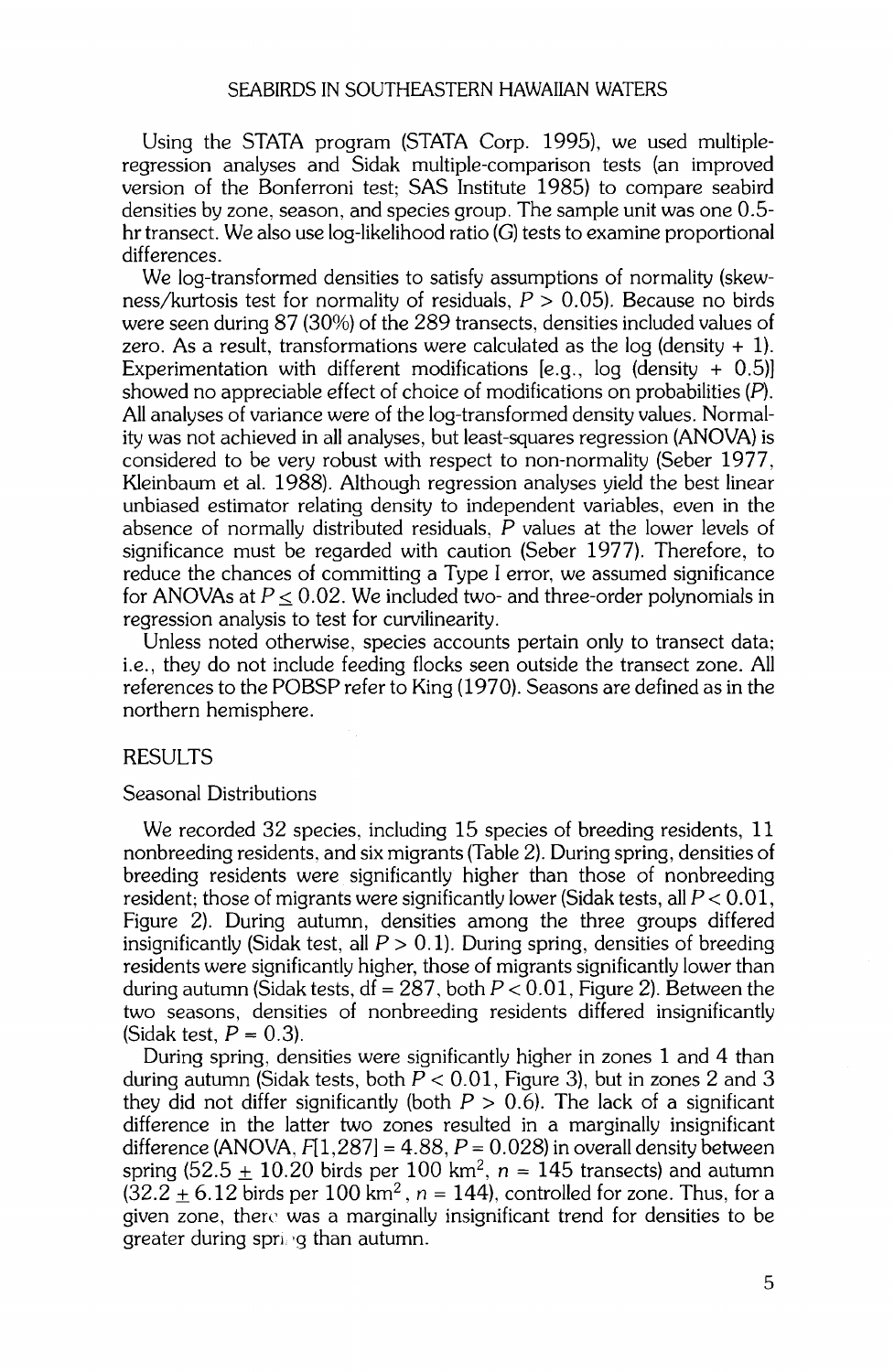| <b>Species</b>                               | Raw              | Corrected <sup>a</sup> | <b>Status</b> <sup>b</sup> |
|----------------------------------------------|------------------|------------------------|----------------------------|
| Diomedeidae                                  |                  |                        |                            |
| Black-footed Albatross, Phoebastria nigripes | 3                | 3.0                    | BR                         |
| Procellariidae                               |                  |                        |                            |
| Newell's Shearwater, Puffinus newelli        | 27               | 17.0                   | <b>BR</b>                  |
| Christmas Shearwater, P. nativitatis         | 1                | 0.4                    | <b>BR</b>                  |
| Sooty Shearwater, P. griseus                 | 164              | 105.7                  | MI                         |
| Buller's Shearwater, P. bulleri              | $\overline{2}$   | 2.0                    | MI                         |
| Wedge-tailed Shearwater, P. pacificus        | 202              | 175.3                  | <b>BR</b>                  |
| Juan Fernandez Petrel, Pterodroma externa    | 41               | 40.1                   | NO                         |
| White-necked Petrel, P. cervicalis           | 18               | 23.1                   | NO                         |
| Dark-rumped Petrel, P. phaeopygia            | 29               | 24.8                   | <b>BR</b>                  |
| Tahiti Petrel, P. rostrata                   | $\boldsymbol{2}$ | 1.2                    | NO                         |
| Kermadec Petrel, P. neglecta                 | 8                | 5.6                    | NO                         |
| Murphy's Petrel, P. ultima                   | $\mathbf{1}$     | 1.0                    | MI                         |
| Herald Petrel, P. heraldica                  | 3                | 2.3                    | NO                         |
| Mottled Petrel, P. inexpectata               | 58               | 31.7                   | MI                         |
| Black-winged Petrel, P. nigripennis          | 94               | 81.2                   | NO                         |
| Pycroft's Petrel, P. pycrofti                | 5                | 7.6                    | NO                         |
| Stejneger's Petrel, P. longirostris          | 7                | 5.0                    | MI                         |
| Bulwer's Petrel, Bulweria bulwerii           | 59               | 49.2                   | <b>BR</b>                  |
| Oceanitidae                                  |                  |                        |                            |
| Leach's Storm-Petrel, Oceanodroma leucorhoa  | 35               | 41.2                   | NO.                        |
| Harcourt's Storm-Petrel, Oceanodroma castro  | 2                | 2.2                    | <b>BR</b>                  |
| Phaethontidae                                |                  |                        |                            |
| Red-tailed Tropicbird, Phaethon rubricauda   | 4                | 4.0                    | <b>BR</b>                  |
| White-tailed Tropicbird, Phaethon lepturus   | 8                | 6.0                    | BR                         |
| Sulidae                                      |                  |                        |                            |
| Red-footed Booby, Sula sula                  | 1                | 0.4                    | <b>BR</b>                  |
| Fregatidae                                   |                  |                        |                            |
| Great Frigatebird, Fregata minor             | 3                | $1.2\,$                | BR                         |
| Laridae                                      |                  |                        |                            |
| South Polar Skua, Catharacta maccormicki     | 1                | 0.6                    | NO                         |
| Pomarine Jaeger, Stercorarius pomarinus      | 9                | 13.5                   | NO.                        |
| Parasitic Jaeger, Stercorarius parasiticus   | $\overline{2}$   | 2.5                    | NO                         |
| Sooty Tern, Sterna fuscata                   | 238              | 231.6                  | <b>BR</b>                  |
| Arctic Tern, Sterna paradisaea               | 7                | 4.3                    | MI                         |
| White Tern, Gygis alba                       | 14               | 19.1                   | <b>BR</b>                  |
| Brown Noddy, Anous stolidus                  | 1                | 1.0                    | <b>BR</b>                  |
| Black Noddy, Anous minutus <sup>c</sup>      |                  |                        | <b>BR</b>                  |

| Table 2 Raw and Corrected Counts and Status of Seabirds Recorded in |  |  |  |
|---------------------------------------------------------------------|--|--|--|
| Southeastern Hawaiian Waters, 1984–1991                             |  |  |  |

**aSee Methods, Analyses.** 

**bBR, breeding resident; NO, nonbreeding resident; MI, migrant.** 

**CSeen in feeding flocks only.**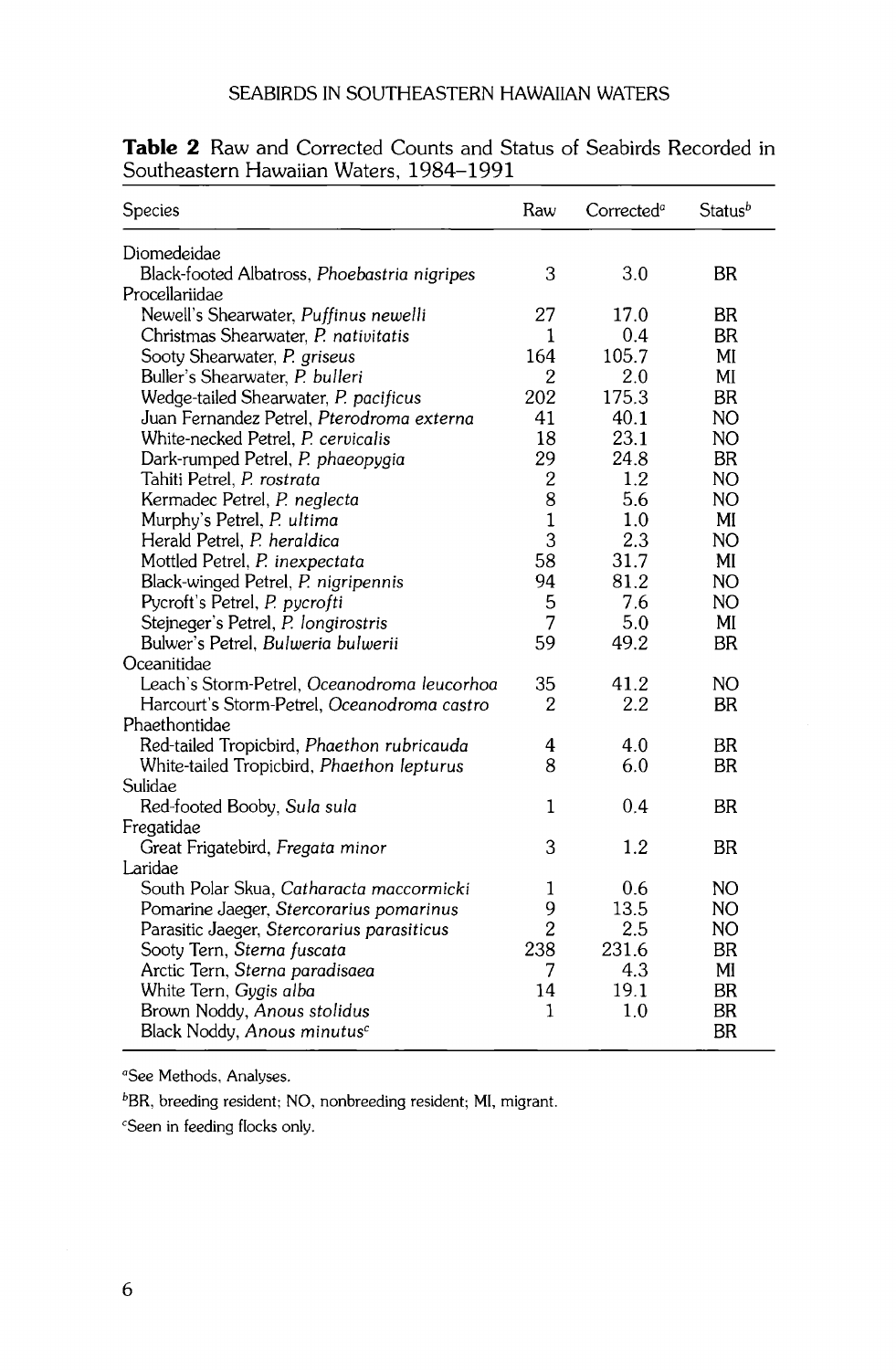

Figure 2. Estimated densities (mean  $\pm$  standard error) of breeding residents (BR), **nonbreeding residents (NO), and migrants (MI) with respect to season. Sample sizes during spring and autumn were 145 and 144 transects, respectively.** 



Figure 3. Estimated densities (mean  $\pm$  SE) of seabirds with respect to distance from **Hawaii (see Figure 1 for locations of zones). Numbers accompanying each error bar are sample sizes (number of transects).**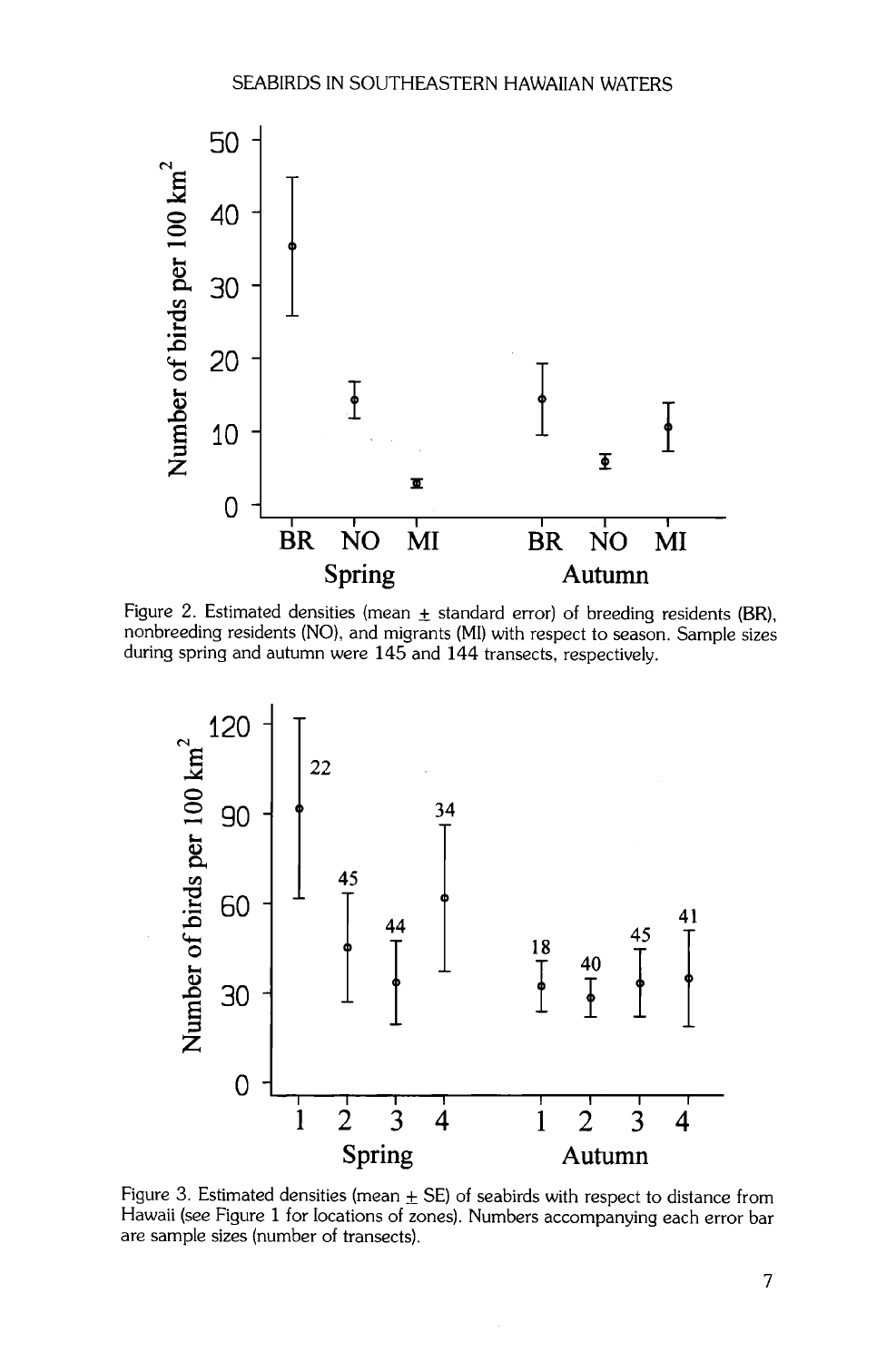## **Predominant Species**

**Predominant species (corrected counts > 15 birds, Table 2) were, in order of decreasing abundance, the Sooty Tern, Wedge-tailed and Sooty shearwaters, Black-winged and Bulwer's petrels, Leach's Storm-Petrel, Juan Fernandez, Mottled, White-necked, and Dark-rumped petrels, White Tern, and Newell's Shearwater.** 

**During spring, the Sooty Tern was the most abundant species in all zones except zone 2, where it ranked second, and the Wedge-tailed Shearwater was second most abundant in all zones except 2, where it ranked first (Table 3). The Leach's Storm-Petrel and Bulwer's Petrel were third and fourth most abundant in zones 1 and 2, and the Black-winged and Juan Fernandez petrels ranked among the five most abundant species in zones 3 and 4.** 

**During autumn, the Sooty Tern ranked among the two most abundant species in zones 2 and 4, the Wedge-tailed Shearwater in zones 1 and 3, and the Mottled Petrel in zones 1 and 2 (Table 3). The Black-winged Petrel was second to fourth most abundant in all four zones, and the Sooty Shearwater was variably abundant in all four zones during each season except spring,**  when its density was <1 bird per 100 km<sup>2</sup> in zone 4.

#### **Breeding Residents: Predominant Species**

**Sooty Tern. A very abundant breeder throughout the tropical Pacific (Harrison 1983) and the most abundant seabird breeding on the Hawaiian Islands (Harrison 1990). Harrison (1990) estimated that a minimum of 975,750 pairs breed on the northwestern Hawaiian Islands (i.e., islands**  west of Kauai or 160° W), 70,000 on the main islands. Egg laying from **March to July, fledging to late October.** 

**As did the POBSP, we found the Sooty Tern the most abundant species during both spring and autumn (Table 4). Densities were significantly higher during spring than in autumn, a difference due mostly to high densities in June and especially in May (Figure .4). The POBSP also observed peak numbers in May.** 

**A significant interaction between the effects of distance from Hawaii and season reflected a significant decline in densities of Sooty Terns with distance during spring, compared to a significant increase with distance during autumn (Table 5). This difference resulted primarily from the very**  high densities in zone 1 during spring, in marked contrast to autumn, when **these terns where not seen in zone 1 and their densities peaked in zone 4 (Figure 5). A quadratic effect of distance in both spring and autumn (Table 5) resulted from stable, low densities in zones 2 and 3, compared to higher densities in zones 1 and 4 (spring) or higher densities only in zone 4 (autumn; Figure 5). Densities decreased with increase in water temperature (Table 6).** 

**Adults composed 90% of the 54 Sooty Terns whose age we recorded during spring, 86% of 28 birds in autumn. In spring and autumn, 66% of 143 birds and 55% of 89, respectively, were feeding. Of these, 95% (137)**  were feeding in flocks capturing prey forced to the surface by tuna (Thunnus **spp. • hereafter "feeding over tuna"); seven were solitary.**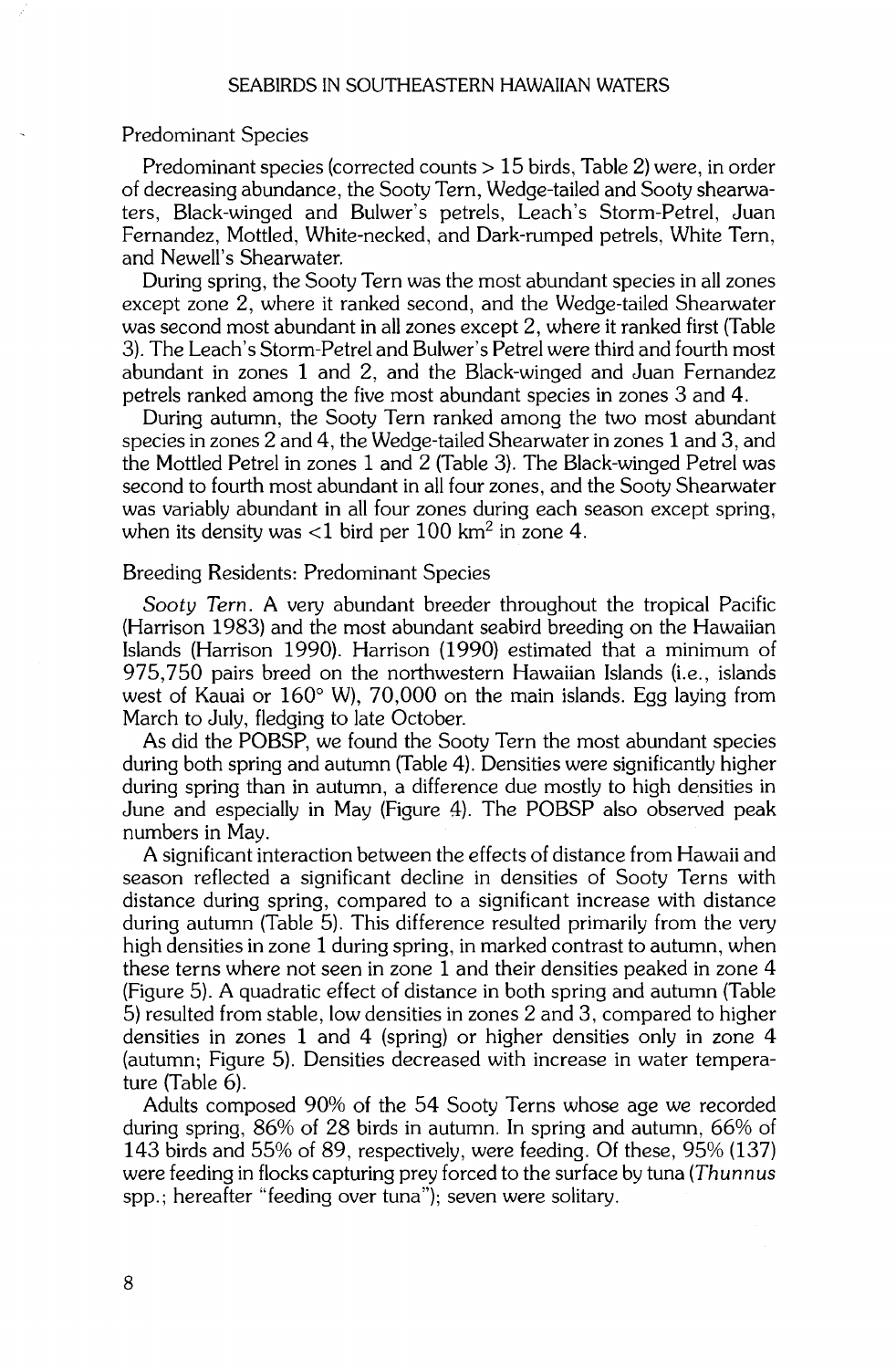|                     | Spring                                     |                                   | Autumn                         |                      |
|---------------------|--------------------------------------------|-----------------------------------|--------------------------------|----------------------|
| Rank                | Species                                    | Estimated<br>density <sup>b</sup> | Species                        | Estimated<br>density |
|                     | Zone $1(0-73 \text{ km}$ offshore)         |                                   |                                |                      |
| 1                   | Sooty Tern                                 | 32.7                              | Wedge-tailed Shearwater        | 17.0                 |
| $\overline{c}$      | Wedge-tailed Shearwater                    | 22.9                              | Mottled Petrel                 | 6.3                  |
| 3                   | Bulwer's Petrel                            | 18.6                              | Sooty Shearwater               | 6.1                  |
| 4                   | Leach's Storm-Petrel                       | 6.2                               | <b>Black-winged Petrel</b>     | 1.3                  |
| 5                   | White-tailed Tropicbird                    | 2.2                               | White-tailed Tropicbird        | 1.2                  |
| 6                   | Dark-rumped Petrel                         | 2.0                               |                                |                      |
| 7                   | <b>Black-winged Petrel</b>                 | 1.6                               |                                |                      |
| 8                   | Newell's Shearwater                        | 1.1                               |                                |                      |
| 9                   | Sooty Shearwater                           | 1.0                               |                                |                      |
|                     | Zone 2 (74-172 km offshore)                |                                   |                                |                      |
| 1                   | Wedge-tailed Shearwater                    | 14.4                              | <b>Mottled Petrel</b>          | 6.4                  |
| $\overline{c}$<br>3 | Sooty Tern                                 | 11.2                              | Sooty Tern                     | 5.8                  |
|                     | Leach's Storm-Petrel                       | 8.1                               | <b>Black-winged Petrel</b>     | 4.4                  |
| 4<br>5              | <b>Bulwer's Petrel</b><br>Sooty Shearwater | 3.5<br>2.5                        | Wedge-tailed Shearwater        | 3.1                  |
| 6                   | <b>Black-winged Petrel</b>                 | 1.9                               | Sooty Shearwater<br>White Tern | 2.6<br>1.4           |
| 7                   |                                            |                                   | Dark-rumped Petrel             | 1.0                  |
|                     | Zone 3 (173-271 km offshore)               |                                   |                                |                      |
| 1                   | Sooty Tern                                 | 7.3                               | Sooty Shearwater               | 16.7                 |
| $\overline{c}$      | Wedge-tailed Shearwater                    | 6.2                               | Wedge-tailed Shearwater        | 5.7                  |
| 3                   | <b>Black-winged Petrel</b>                 | 3.7                               | <b>Black-winged Petrel</b>     | 4.6                  |
| 4                   | Juan Fernandez Petrel                      | 2.9                               | Sooty Tern                     | 2.4                  |
| 5                   | Sooty Shearwater                           | 2.9                               |                                |                      |
| 6                   | Newell's Shearwater                        | 2.9                               |                                |                      |
| 7                   | Bulwer's Petrel                            | 2.1                               |                                |                      |
| 8                   | Pomarine Jaeger                            | 1.9                               |                                |                      |
| 9                   | Leach's Storm-Petrel                       | 1.2                               |                                |                      |
| 10                  | Parasitic Jaeger                           | 1.0                               |                                |                      |
|                     | Zone 4 (272-370 km offshore)               |                                   |                                |                      |
| 1                   | Sooty Tern                                 | 13.7                              | Sooty Tern                     | 18.5                 |
| $\overline{c}$      | Wedge-tailed Shearwater                    | 10.6                              | <b>Black-winged Petrel</b>     | 4.9                  |
| 3                   | Juan Fernandez Petrel                      | 7.7                               | Dark-rumped Petrel             | 2.4                  |
| 4                   | White-necked Petrel                        | 7.4                               | White Tern                     | 2.2                  |
| 5                   | <b>Black-winged Petrel</b>                 | 4.5                               | Juan Fernandez Petrel          | 2.0                  |
| 6<br>7              | Bulwer's Petrel                            | 4.5                               | Wedge-tailed Shearwater        | 1.6                  |
| 8                   | Newell's Shearwater                        | 2.2                               | Sooty Shearwater               | 1.0                  |
| 9                   | Pomarine Jaeger<br>White Tern              | 2.1<br>2.1                        |                                |                      |
| 10                  | Dark-rumped Petrel                         | 1.5                               |                                |                      |
| 11                  | Pycroft's Petrel                           | 1.5                               |                                |                      |
| 12                  | Leach's Storm-Petrel                       | 1.2                               |                                |                      |
|                     |                                            |                                   |                                |                      |

Table 3 Relative Abundance of More Common Seabirds<sup>a</sup> by Distance **From Hawaii** 

<sup>a</sup>Estimated density  $\geq$ 1 bird per 100 km<sup>2</sup>.

**bBirds per 100 km z, extrapolated after correction for ship speed and direction and species' average flight speed and direction.**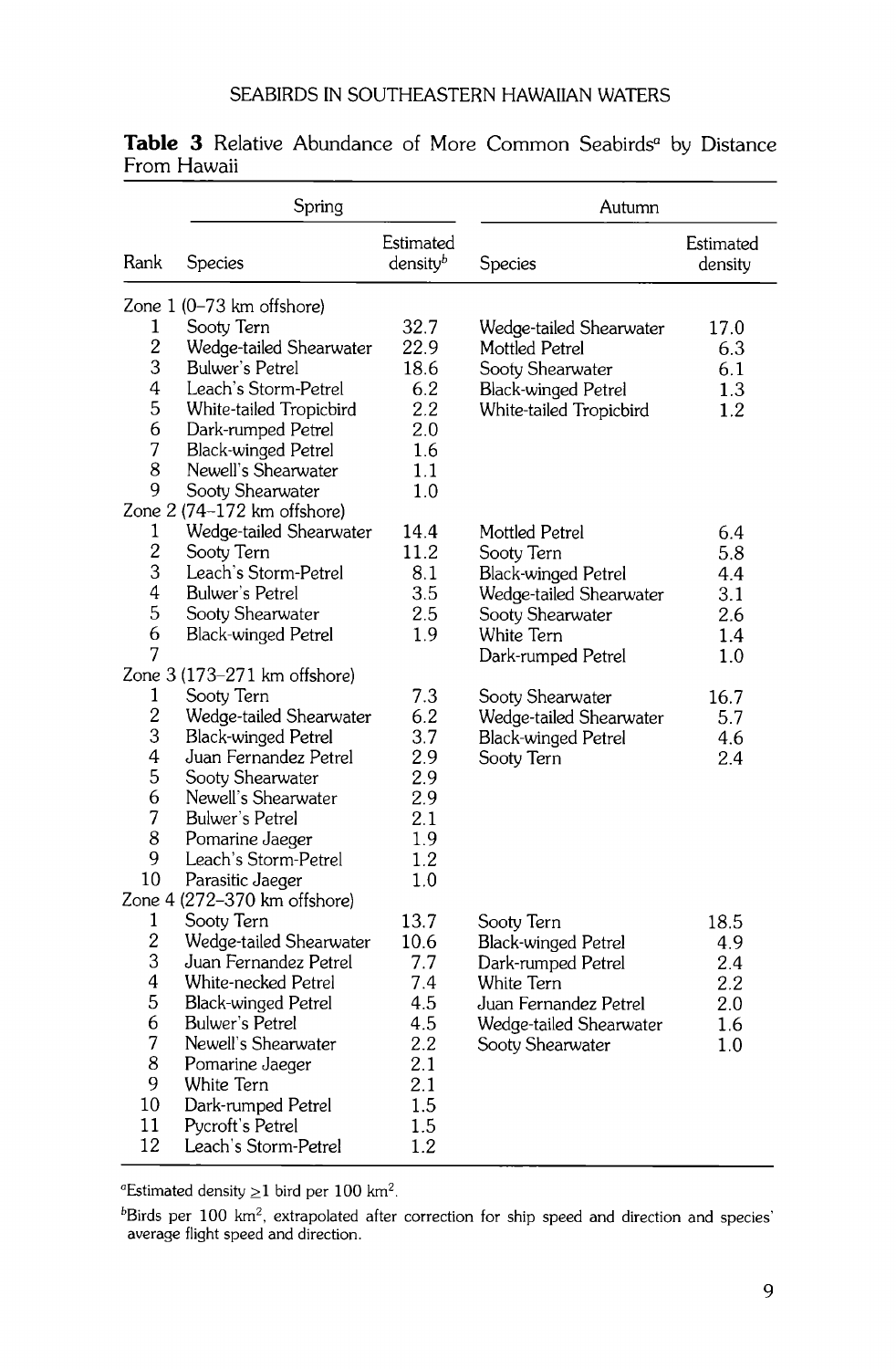|                            | Density <sup>c</sup> |              |                    |
|----------------------------|----------------------|--------------|--------------------|
| <b>Species</b>             | Spring               | Autumn       | Pа                 |
| Breeding residents         |                      |              |                    |
| Sooty Tern                 | $13.8 + 4.67$        | $7.7 + 3.93$ | 0.005 <sup>b</sup> |
| Wedge-tailed Shearwater    | $11.7 + 5.06$        | $5.2 + 1.50$ | 0.1                |
| <b>Bulwer's Petrel</b>     | $5.6 + 1.39$         | 0.0          | 0.001 <sup>b</sup> |
| Dark-rumped Petrel         | $0.8 + 0.43$         | $1.1 + 0.34$ | 0.06               |
| White Tern                 | $0.6 + 0.51$         | $1.0 + 0.68$ | 0.5                |
| Newell's Shearwater        | $1.7 + 0.58$         | $0.1 + 0.08$ | 0.001 <sup>b</sup> |
| Nonbreeding residents      |                      |              |                    |
| <b>Black-winged Petrel</b> | $3.0 + 0.96$         | $4.2 + 0.88$ | 0.008 <sup>b</sup> |
| Leach's Storm-Petrel       | $4.1 + 1.07$         | $0.5 + 0.23$ | 0.001 <sup>b</sup> |
| Juan Fernandez Petrel      | $2.7 + 0.91$         | $0.8 + 0.33$ | 0.02 <sup>b</sup>  |
| White-necked Petrel        | $1.9 + 0.96$         | 0.0          | 0.001 <sup>b</sup> |
| Migrants                   |                      |              |                    |
| Sooty Shearwater           | $2.0 + 0.52$         | $7.0 + 2.83$ | 0.01 <sup>b</sup>  |
| <b>Mottled Petrel</b>      | $0.1 + 0.08$         | $2.7 + 1.05$ | 0.001 <sup>b</sup> |

**Table 4 Estimated Densities with Standard Errors of Predominant Species by Residence Status and Season** 

**øProbabilities from a t test comparing the difference in densities (log-transformed) between seasons. Sample sizes (number of transects) were 145 in spring and 144 in autumn.** 

<sup>b</sup>Difference between seasons significant at  $P \leq 0.02$ .

*C*Birds per 100km<sup>2</sup>.

**Wedge-tailed Shearwater. Breeds in subtropical to temperate waters throughout the Pacific Ocean (Harrison 1983, Everett and Pitman 1993). Berger (1972) estimated that 98% of the Wedge-tailed Shearwaters breeding on the Hawaiian Islands are of the light phase. Most dark-phase birds breed in the southern hemisphere (Warham 1990). Harrison (1990) estimated that a minimum of 176,575 pairs breed on the northwest Hawaiian Islands, 38,165 pairs on the main islands. Egg laying in mid-June, fiedging in November.** 

**This was the second and third most abundant species during spring and autumn, respectively (Table 4). There was an insignificant tendency for densities to be greater during spring than autumn. As found by the POBSP, abundance peaked during May (Figure 4).** 

**Densities decreased significantly with distance from Hawaii Island; the effect differed little between spring and autumn (Table 5, Figure 5). There was a quadratic effect of distance. In spring, this resulted from a gradual decline in density from zone 1 to 3, followed by an increase in zone 4. In autumn, density declined abruptly from zone 1 to 2, then stabilized in zones 2 to 4. Abundance increased with decrease in wind speed (Table 5) and increase in water salinity (Table 6).** 

**The proportion of dark-phase birds was 7.8% of 115 in spring, 5.0% of**  60 birds in autumn; the difference was insignificant  $(G = 0.51, df = 1, P = 0.51)$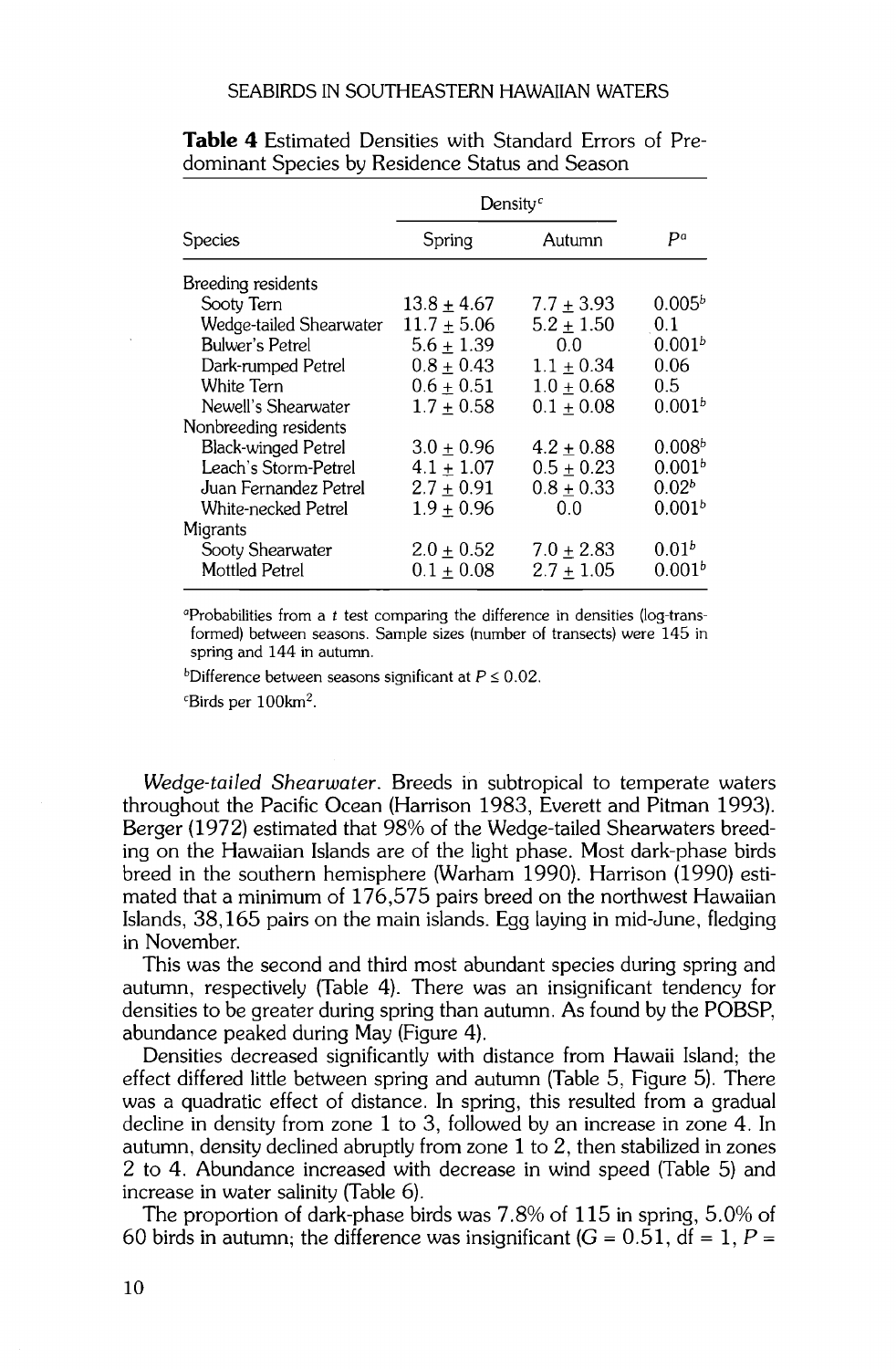

Figure 4. Densities (mean  $\pm$  standard error) by month of predominant species of **seabirds breeding on the Hawaiian Islands. Sample sizes (number of transects) for each month were 45, 52, 48, 45, and 99, respectively.** 

0.5). In contrast, the POBSP observed  $17.1\%$  ( $n = 6640$  birds) dark phase **during spring, a proportion significantly greater than ours in spring (G = 8.28, P = 0.005) and a proportion significantly greater than theirs in autumn (3.3%, n = 421 birds; G = 75.81, P < 0.001).**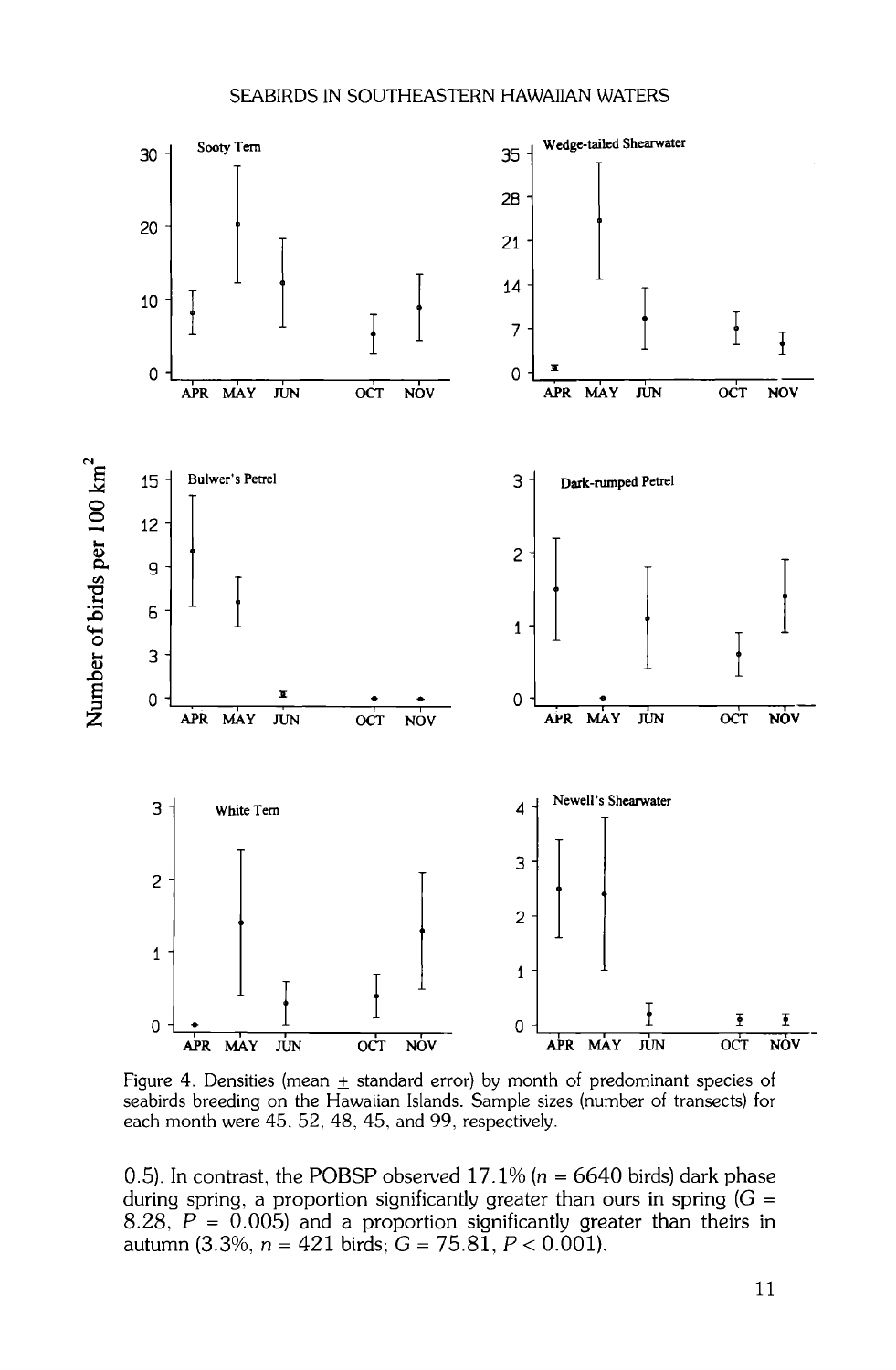| l<br>S                   |  |
|--------------------------|--|
| Í                        |  |
| $\overline{\phantom{a}}$ |  |
|                          |  |
|                          |  |
|                          |  |
| $\overline{\phantom{a}}$ |  |
| MARA                     |  |
| j                        |  |

|                                                                                                      |                                |                          | Seasons combined                                                      | Spring                                                                                                    |                                                                 |                          | Autumn     |                                                                |
|------------------------------------------------------------------------------------------------------|--------------------------------|--------------------------|-----------------------------------------------------------------------|-----------------------------------------------------------------------------------------------------------|-----------------------------------------------------------------|--------------------------|------------|----------------------------------------------------------------|
|                                                                                                      | Distance x season <sup>c</sup> |                          | Distance Distance <sup>2d</sup>                                       |                                                                                                           | Distance Distance <sup>2</sup>                                  |                          |            | Distance Distance <sup>2</sup> Wind speed                      |
| <b>Breeding residents</b>                                                                            |                                |                          |                                                                       |                                                                                                           |                                                                 |                          |            |                                                                |
| Sooty Tern                                                                                           | 0.003                          |                          | $(-)\ \begin{matrix} 0.001 \\ 0.001 \end{matrix}$ + $\frac{0.001}{2}$ | $(-)^e \frac{0.002^f}{-}$<br>$(-) \frac{0.01}{0.01}$                                                      | $(+) 0.01$                                                      | $(+) 0.02$               | $(+) 0.02$ | $(1)^{n^{g}}$<br>$(1)^{0.01}$<br>$(1)^{n^{g}}$<br>$(1)^{0.02}$ |
| Wedge-tailed Shearwate:                                                                              | ns                             |                          |                                                                       |                                                                                                           | $(+) 0.001$                                                     |                          |            |                                                                |
| Dark-rumped Petrel<br>Bulwer's Petrel                                                                | 0.001                          | $\overline{\phantom{a}}$ |                                                                       |                                                                                                           | ns                                                              | $+0.02$                  | 2          |                                                                |
| White Tern                                                                                           | ns                             |                          |                                                                       |                                                                                                           |                                                                 |                          |            |                                                                |
| Newell's Shearwater                                                                                  | ns                             | $\lim_{(+)0.01}$         | ns                                                                    | $\overline{\phantom{a}}$                                                                                  |                                                                 | $\overline{\mathbf{I}}$  |            |                                                                |
| Non-breeding residents                                                                               |                                |                          |                                                                       |                                                                                                           |                                                                 |                          |            |                                                                |
| <b>Black-winged Petrel</b>                                                                           | 2ú                             | $(+) 0.001$              | ns                                                                    |                                                                                                           |                                                                 | $\overline{\phantom{a}}$ | I          |                                                                |
| Leach's Storm-Petrel                                                                                 | 0.01                           |                          |                                                                       |                                                                                                           | $\begin{array}{c}\n\leftarrow \\ \leftarrow\n\end{array}$ 0.001 | ٤                        | m          | $\begin{array}{c}\n 1.6 \\  + 0.001\n \end{array}$             |
| Juan Fernandez Petrel                                                                                |                                |                          |                                                                       | $\begin{array}{c} -0.01 \\ \left(+\right)0.001 \\ \left(+\right)0.001 \\ \left(+\right)0.001 \end{array}$ |                                                                 | 2S                       | 2°         |                                                                |
| White-necked Petrel                                                                                  | 0.007                          |                          |                                                                       |                                                                                                           | ns                                                              |                          | Σņ         | ns                                                             |
| Migrants                                                                                             |                                |                          |                                                                       |                                                                                                           |                                                                 |                          |            | $(-) 0.001$                                                    |
| Sooty Shearwater                                                                                     |                                | ns                       | 2                                                                     |                                                                                                           |                                                                 |                          |            |                                                                |
| Mottled Petrel                                                                                       | 0.001                          |                          |                                                                       | 2                                                                                                         | ns                                                              | $(-) 0.001$              | ΩŚ,        | $-10.001$                                                      |
| «Transformed as log(birds/100 km <sup>2</sup> ). The sample size for each species was 289 transects. |                                |                          |                                                                       |                                                                                                           |                                                                 |                          |            |                                                                |

bWind speed and distance from land analyzed as continuous variables.

'Interaction between the two terms in the effect on density.

dSquared terms denote quadratic effects (no quadratic effects of wind speed were significant).

esigns given in parentheses denote signs of the regression coefficient, i.e., a positive or negative slope. A negative slope indicates higher densities nearer Cogno groce..... per controlled and controlled the fact farther from Hawaii.<br>Hawaii, a positive slope indicates higher densities farther from Hawaii.

Values following coefficients are P values; significance accepted at  $P \le 0.02$ .

9<sub>ns, not significant.</sub>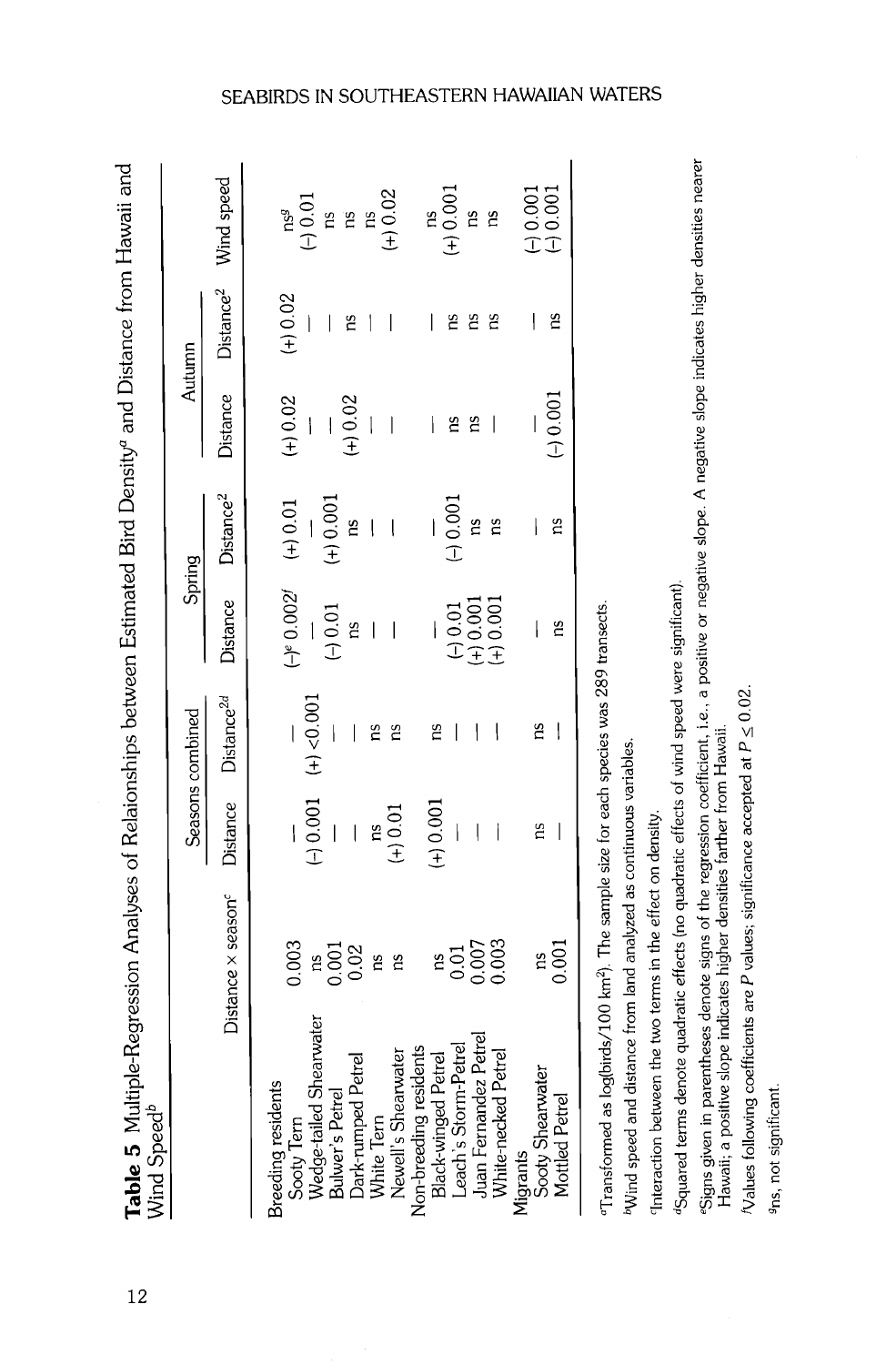

Figure 5. Densities (mean  $\pm$  standard error) by season and zone of predominant **species of seabirds breeding on the Hawaiian Islands. Light bars, spring; dark bars, autumn. Lines above the bars are standard errors. See Figure 1 for location of zones, Figure 3 for sample sizes.** 

**13**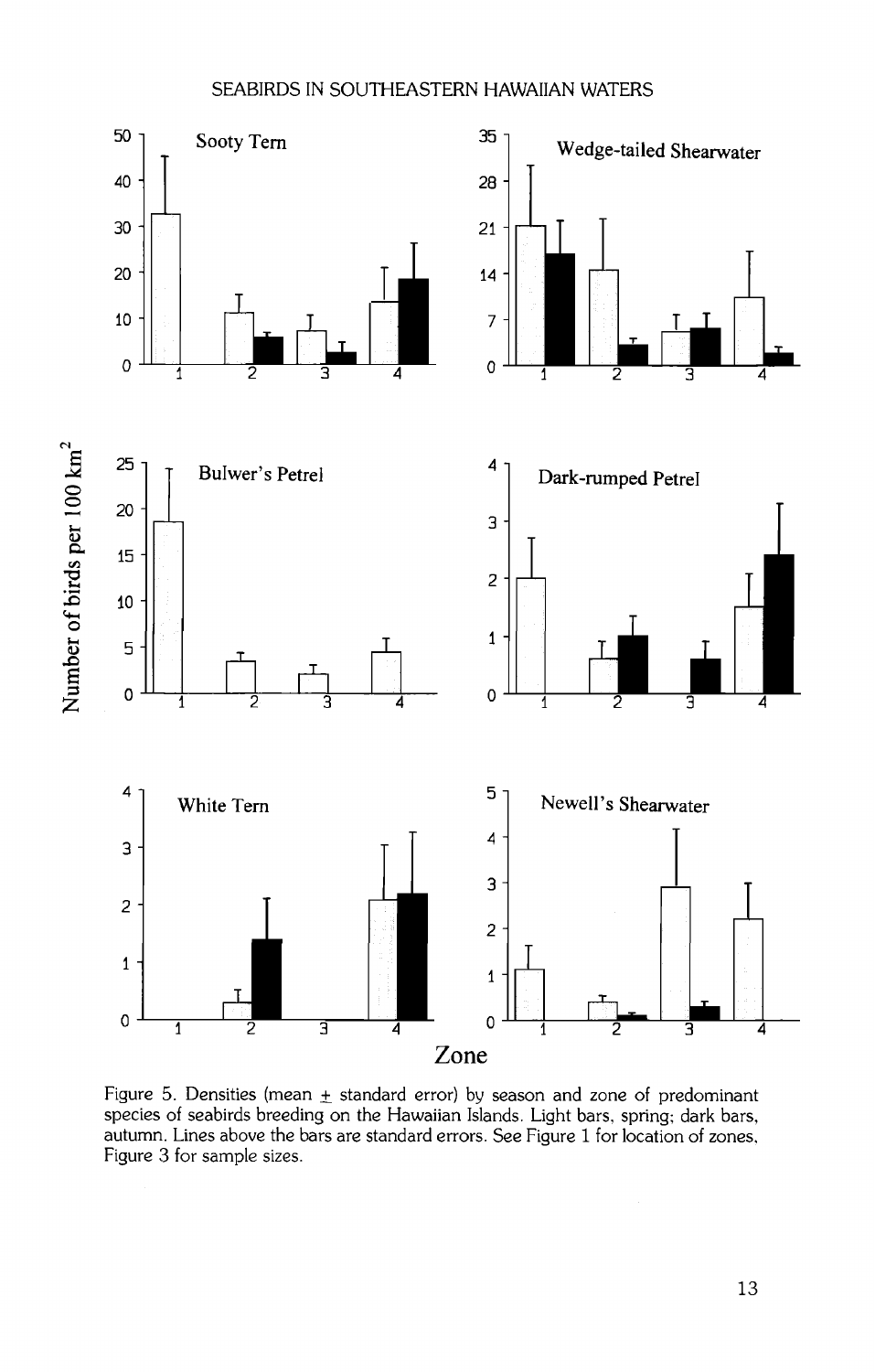|                            | <b>SST</b>     | SST <sup>2c</sup> | SAL         | TDPT        | $T\mathrm{D}PT^2$ | <b>TSLP</b> | TSLP <sup>2</sup> |
|----------------------------|----------------|-------------------|-------------|-------------|-------------------|-------------|-------------------|
| Breeding residents         |                |                   |             |             |                   |             |                   |
| Sooty Tern                 | $(-)^d 0.02^e$ | ns <sup>t</sup>   | ns          | ns          | ns                | ns          | ns                |
| Wedge-tailed Shearwater    | ns             | ns                | $(+) 0.01$  | ns          | ns                | ns          | ns                |
| Bulwer's Petrel            | $(-) 0.001$    | ns                | $(-) 0.001$ | $(+)$ 0.002 | ns                | $(-) 0.005$ | ns                |
| Dark-rumped Petrel         | ns             | ns                | ns          | $(-) 0.003$ | ns                | ns          | ns                |
| White Tern                 | ns             | ns                | ns          | ns          | ns                | ns          | ns                |
| Newell's Shearwater        | $(-) 0.001$    | ns                | $(-10.02)$  | ns          | ns                | ns          | ns                |
| Nonbreeding residents      |                |                   |             |             |                   |             |                   |
| <b>Black-winged Petrel</b> | (+) 0.001      | ns                | $(+) 0.02$  | $(-) 0.001$ | (+) 0.01          | ns          | ns                |
| Leach's Storm-Petrel       | $(-) 0.001$    | ns                | $(-) 0.001$ | ns          | ns                | ns          | ns                |
| Juan Fernandez Petrel      | ns             | $(-) 0.05$        | ns          | $(-) 0.001$ | $(+) 0.001$       | $(-) 0.003$ | ns                |
| White-necked Petrel        | ns             | ns                | ns          | $(-10.001$  | $(+)$ 0.001       | $(-) 0.001$ | $(+)$ 0.002       |
| Migrants                   |                |                   |             |             |                   |             |                   |
| Sooty Shearwater           | ns             | ns                | ns          | ns          | ns                | $(-10.01)$  | ns                |
| <b>Mottled Petrel</b>      | ns             | ns                | (+) 0.01    | ns          | ns                | ns          | ns                |

**Table 6** Regression Analyses of Relationships between Estimated Bird Density<sup>a</sup> and Oceanographic Variables<sup>b</sup>

**øTransformed as 1og(birds/100km2). The sample size for each species was 289 transects.** 

**bSST, sea-surface temperature: SAL, sea-surface salinity; TDPT, thermocline depth; TSLP, thermocline slope. All independent terms analyzed as continuous variables.** 

**CSquared terms denote quadratic effects (no quadratic effects for salinity).** 

<sup>d</sup>Signs given in parentheses denote signs of the regression coefficient, i.e., a positive or negative slope. A positive slope indicates an increase in density with increase in value of the variable.

<sup>e</sup>Values following coefficients are P values; significance accepted at  $P \le 0.02$ .

**fns, not significant.** 

**During spring and autumn, 83% of 95 birds and 23% of 14, respectively, were feeding. Of the 109 feeding birds, 97% were in flocks feeding over tuna, 3% were scavenging squid.** 

**Bulwer's Petrel. Breeds throughout the tropical Pacific (Harrison 1983). Harrison (1990) estimated that a minimum of 76,555 pairs breed on the northwestern Hawaiian Islands, 335 pairs on the main islands. Egg laying from late May to early June, fiedging in September.** 

**Like the POBSP, we observed Bulwer's Petrel only during spring, when it was the third most abundant species (Table 4). We observed peak densities in June (Figure 4), the POBSP in May.** 

**Densities of Bulwer's Petrels decreased with increase in distance from Hawaii (Table 5, Figure 5). A quadratic effect of distance resulted from an abrupt decline in density from zone 1 to 2, then stabilization in zones 2 to 4. Densities increased with decrease in water temperature, salinity, and thermocline slope and with increase in thermocline depth (Table 6).** 

**Of the 49 birds, 11 were feeding. Eight were solitary and three were in a feeding flock.** 

**Dark-rumped Petrel. An endemic taxon, with an estimated 3750 to 4500 pairs breeding at high elevations on the main Hawaiian Islands (Spear**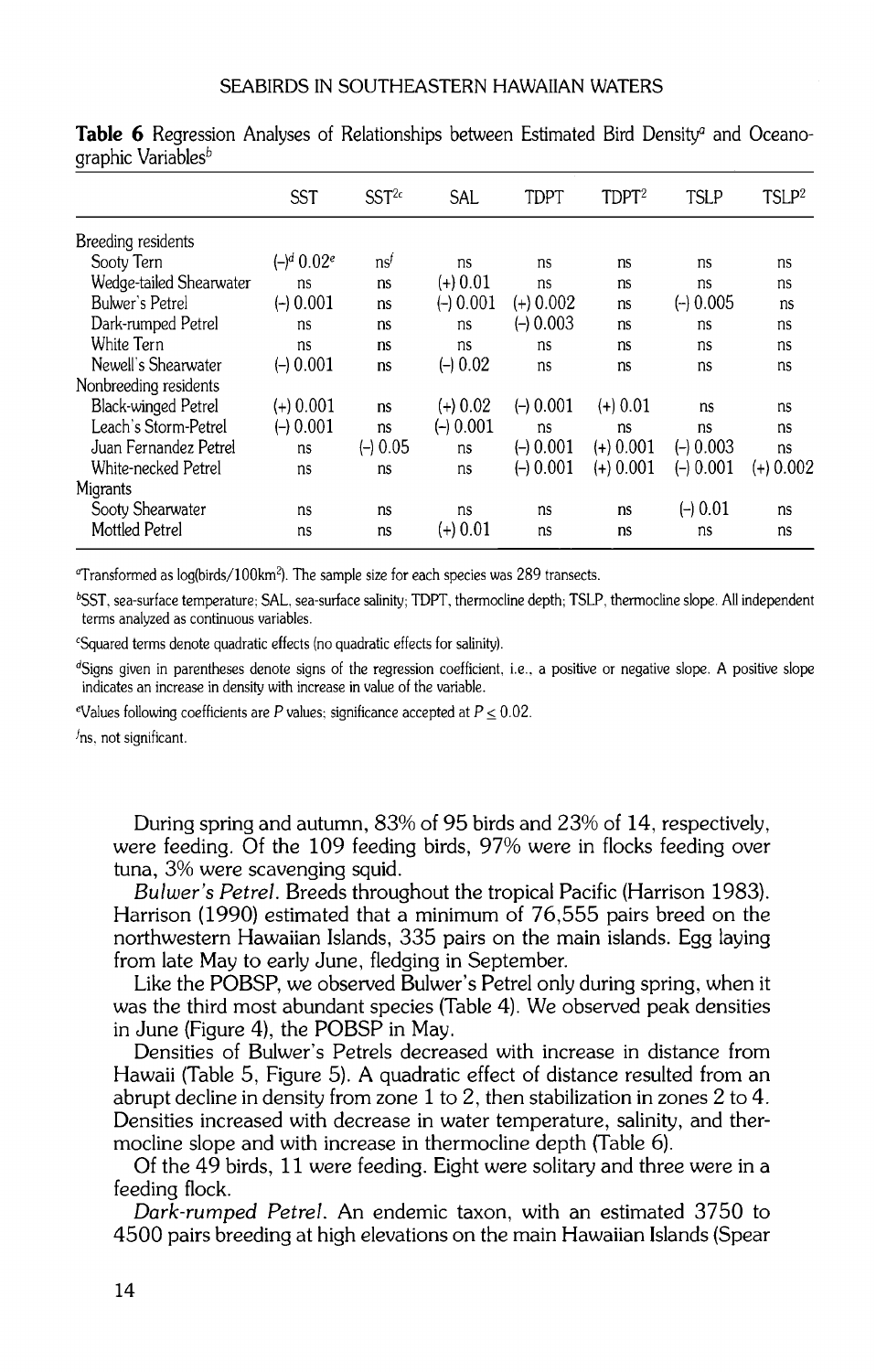**et al. 1995). Egg laying in early May, fledging in October and November (Simons 1985, Ainley et al. 1995).** 

**This was the sixth most abundant species during autumn (Table 4); between the two seasons densities differed insignificantly. We observed highest densities in April (Figure 4); the POBSP counted highest numbers in May.** 

**In spring, densities were significantly higher in zone 1 than in zones 2 and 3. In autumn, densities were significantly higher in zone 4 than in zones 1, 2, or 3 (Sidak tests, P < 0.02, Figure 5). Density decreased with increase in thermocline depth (Table 6).** 

**Seven of the 25 petrels were feeding. Five were in flocks feeding over tuna; two were feeding over tuna but were not in a flock.** 

**White Tern. Relatively small populations breed on islands throughout the tropical Pacific (Harrison 1983). Harrison (1990) estimated that 7445 pairs breed on the northwestern Hawaiian Islands, 50 pairs on Oahu. On Oahu the breeding season is protracted and varies much from year to year (Berger 1972, Miles 1986).** 

**This was the seventh most abundant species during autumn (Table 4). Densities differed insignificantly by season and month (Table 4; Sidak tests for monthly comparisons, all P > 0.02, Figure 4). The POBSP likewise recorded similar numbers throughout the year.** 

**These terns were seen only in zones 2 and 4 (Figure 5). There were no relationships between densities and distance from Hawaii or oceanographic variables (Tables 4 and 5). Of the 19 terns recorded, 52% were feeding. Nine were feeding in flocks and one was solitary.** 

**Newell's Shearwater. An estimated 18,000 to 19,000 pairs breed on the main Hawaiian Islands (Spear et al. 1995), to which the bird is endemic. Egg laying in late May or early June (Harrison 1990), fledging in October and November (Berger 1972).** 

**This was the ninth most abundant species during spring (Table 4). Densities were significantly higher in spring than in autumn. As did the POBSP, we recorded the majority in April and May (Figure 4).** 

**Densities increased with distance from Hawaii and wind speed (Table 5, Figure 5; see also Spear et al. 1995). Densities also increased with decrease in water temperature and salinity (Table 6).** 

**Four of the 17 birds (24%) were feeding, all in flocks over tuna.** 

#### **Nonbreeding Residents: Predominant Species**

**Black-winged Petrel. Breeds in abundance in the temperate South Pacific on islands off New Zealand and Australia (Falla et al. 1967). Egg laying in December and January, fledging in late April.** 

**This was the fifth and fourth most abundant species during spring and autumn, respectively (Table 4); densities were significantly higher in autumn. We observed it during each of the five months except April; densities were highest in June (Figure 6). The POBSP observed highest numbers from May to November, with a peak in October.** 

**Densities increased significantly with increase in distance from Hawaii at both seasons (Table 5, Figure 7); densities differed insignificantly by season**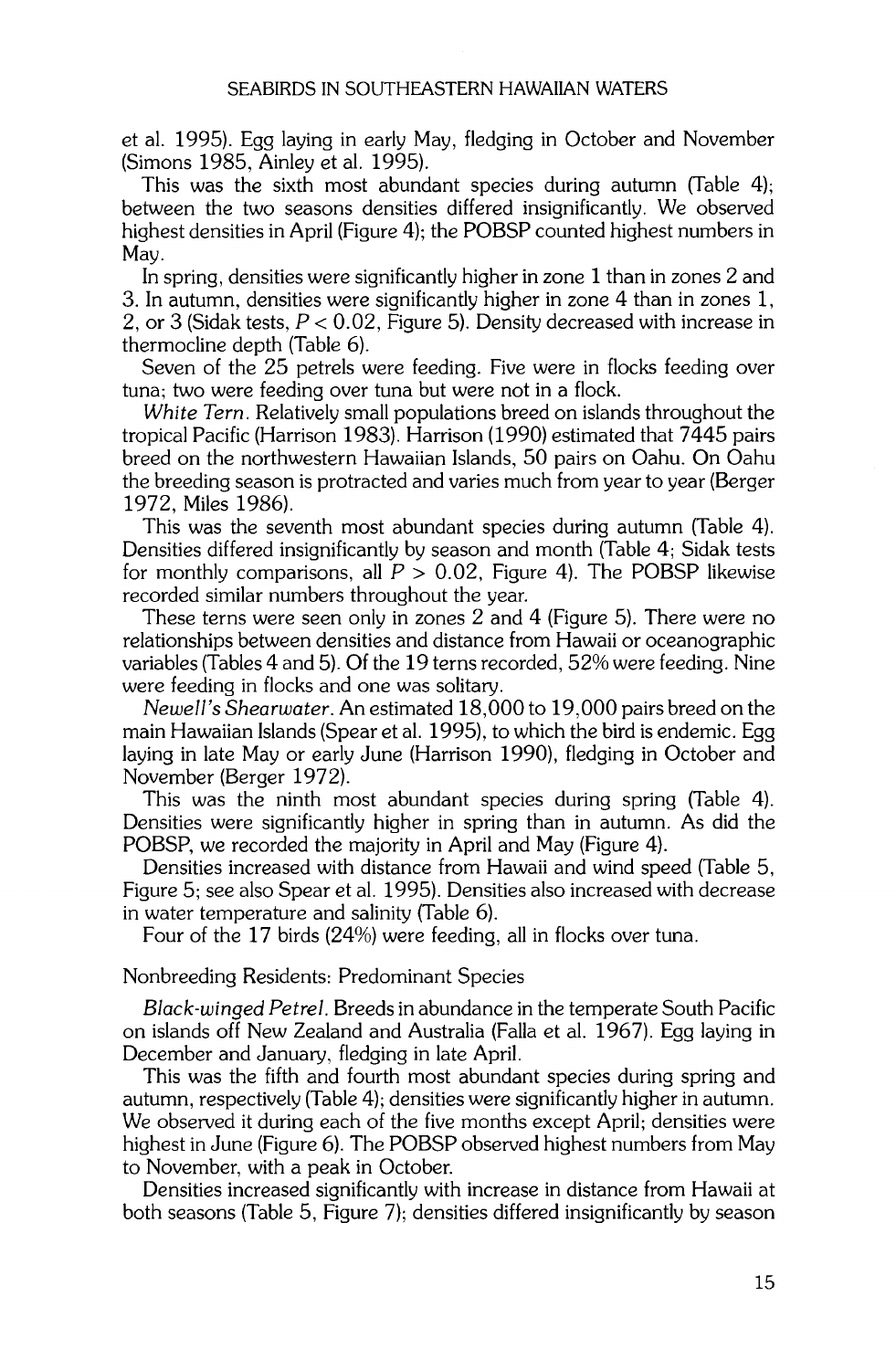

Figure 6. Densities (mean  $\pm$  standard error) by month of predominant species of **seabirds not breeding in the Hawaiian Islands. Sample sizes (number of transects) for each month were 45, 52, 48, 45, and 99, respectively.**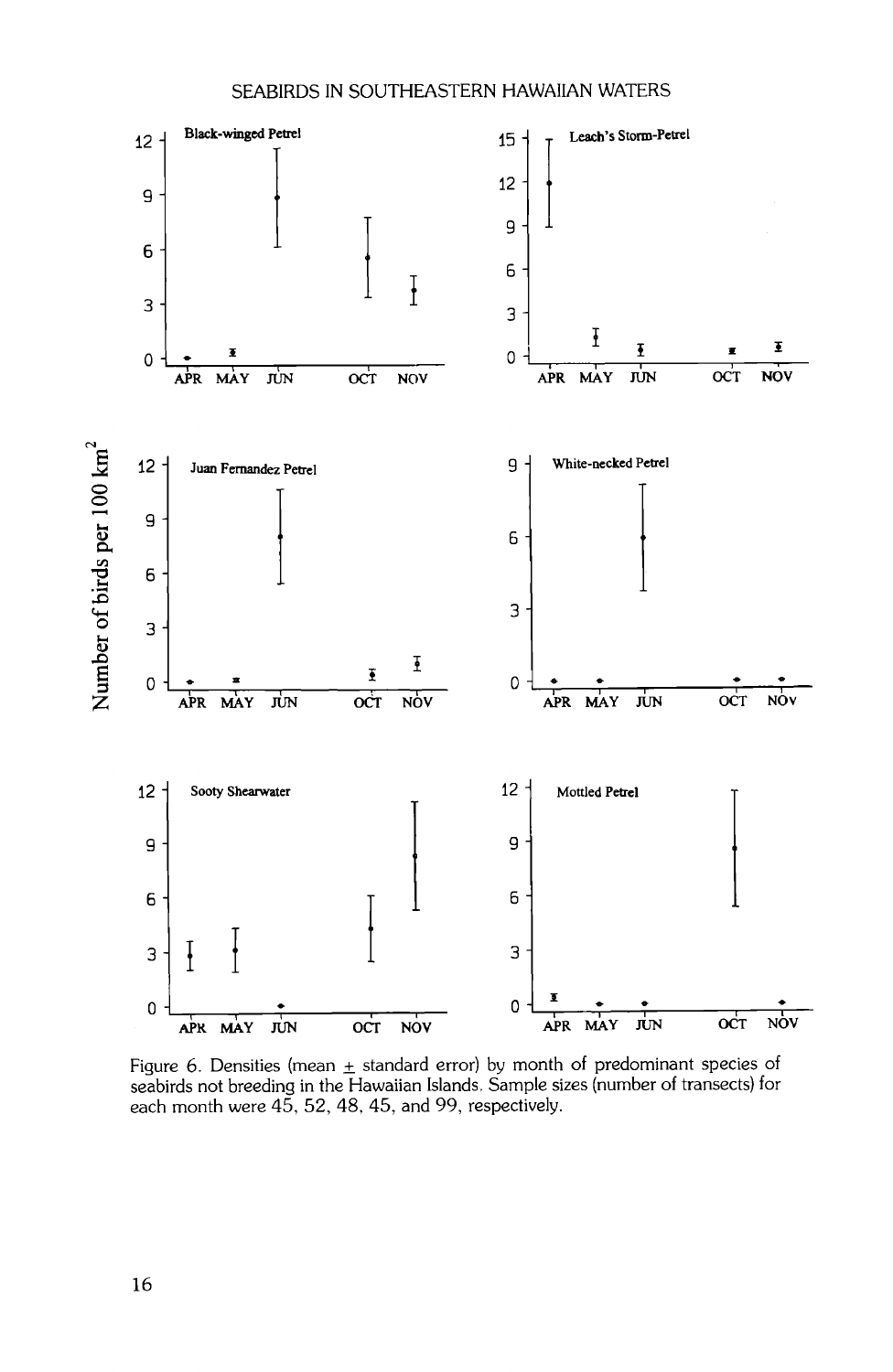

Figure 7. Densities (mean  $\pm$  standard error) by season and zone of predominant **species of seabirds not breeding on the Hawaiian Islands. Light bars, spring; dark bars, autumn. Lines above the bars are standard errors. See Figure 1 for location of zones, Figure 3 for sample sizes.**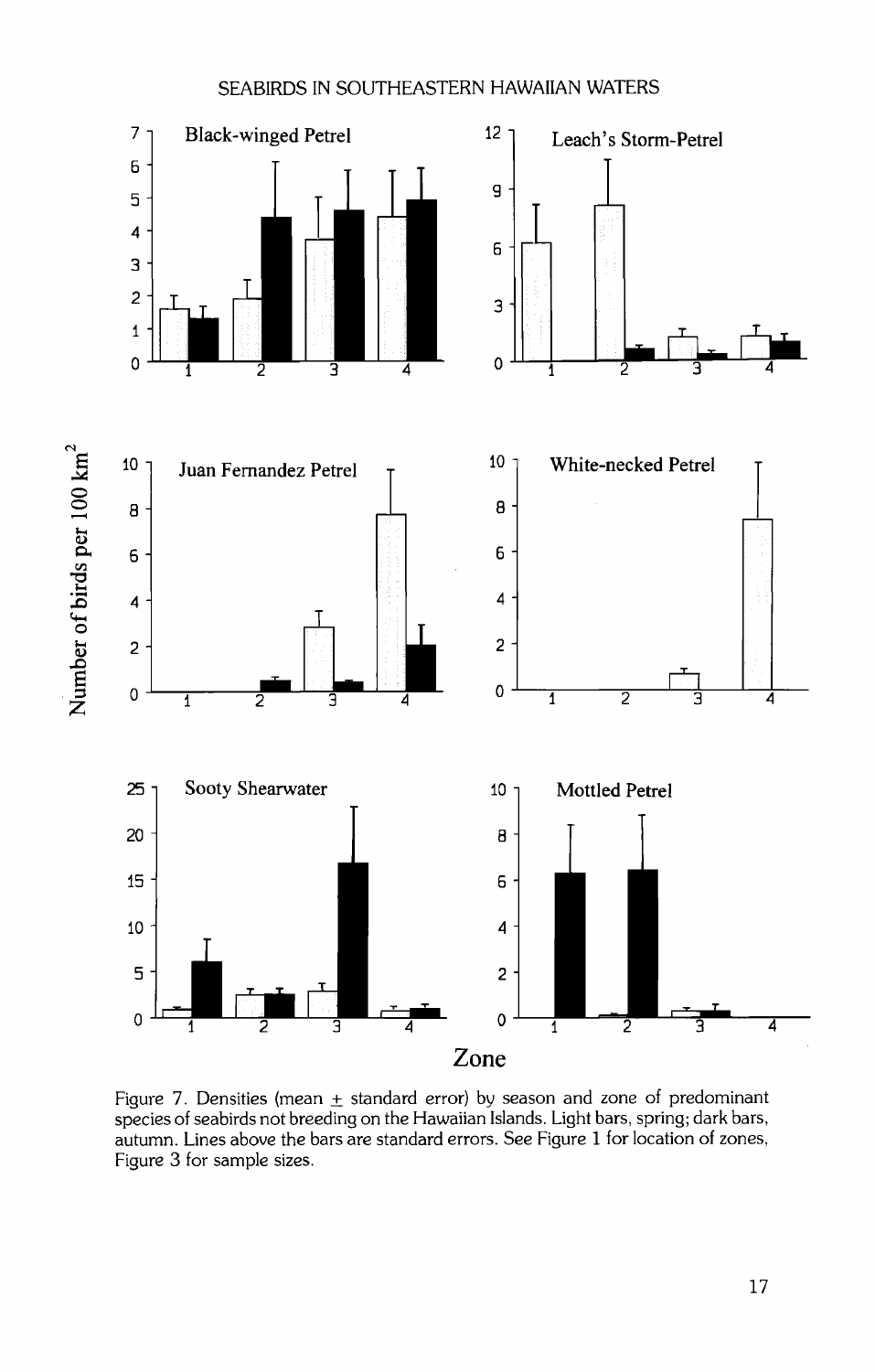**in each of the four zones (Sidak tests, all P > 0.02). Densities increased significantly with increase in water temperature and salinity and with decrease in thermocline depth (Table 6). The effect of thermocline depth was quadratic because of stabilization of density at depths >50 m (Figure 8).** 

**During spring and autumn, 21% of 33 birds and 10% of 49, respectively, were foraging. Of the 12 foraging petrels, five were feeding in flocks over tuna; seven fed alone on the water.** 

**Leach's Storm-Petrel. A very abundant breeder around the North Pacific (Crossin 1974, Ainley 1980); winters throughout the eastern tropical Pacific (Pitman 1986).** 

**This was the fourth most abundant species during spring, when the only species in higher densities were those breeding on the main Hawaiian Islands (Table 4). Densities of these storm-petrels were significantly higher in spring than autumn. We observed them each month (Figure 6), although densities were highest during April. The POBSP also observed highest numbers in April.** 

**A significant interaction between the effects of distance from Hawaii and season on density was due to a significant decrease in density with increase in distance during spring, compared to an insignificant effect of distance during autumn (Table 5, Figure 7). During spring, most of these petrels occurred in**  zones 1 and 2. A cubic effect of distance in spring  $(P < 0.02)$  resulted from **stabilization of density in zones 1 and 2, followed by an abrupt decline in zone 3 and stabilization in 4. Densities increased with increase in wind speed (Table 5) and decrease in water temperature and salinity (Table 6).** 

**Of the 41 birds recorded, 31% were feeding, all alone. In spring, flight direction was mostly northwest to north (75%).** 

**Juan Fernandez Petrel. An estimated 1 million pairs breed on Mas Afuera Island, Chile; egg laying in late December and early January (Brooke 1987). Fledging is probably in May, if the chicks develop like those of the closely related Dark-rumped Petrel (Harris 1970).** 

**This was the sixth most abundant species during spring (Table 4). Densities were higher in spring than in autumn because of very high densities in June (Figure 6; it was not abundant earlier in the spring). In contrast, the POBSP observed highest numbers in October and about half as many in June.** 

**A significant interaction between the effects of distance from Hawaii and season on density was due to a significant increase in density with increase in distance in spring; during autumn the effect was insignificant (Table 5, Figure 7). In spring, densities were significantly higher in zone 4 than in other zones (Sidak tests, all P < 0.02, Figure 7). These petrels were not seen in zone 2 in spring or in zone 1 at either season.** 

**Densities increased significantly with decrease in thermocline depth and slope (Table 6). A quadratic effect of water temperature was due to higher densities at temperatures of 26 ø to 27øC and lower densities at temperatures of 24 ø and 28øC (Figure 8). A quadratic effect of thermocline depth reflected a drop in density at depths greater than 50 m, followed by density stabilization at greater thermocline depths.** 

**Of the 40 birds recorded, 43% were foraging. Of the 17 feeding birds, 15 (88%) were in flocks feeding over tuna, and two were scavenging squid.**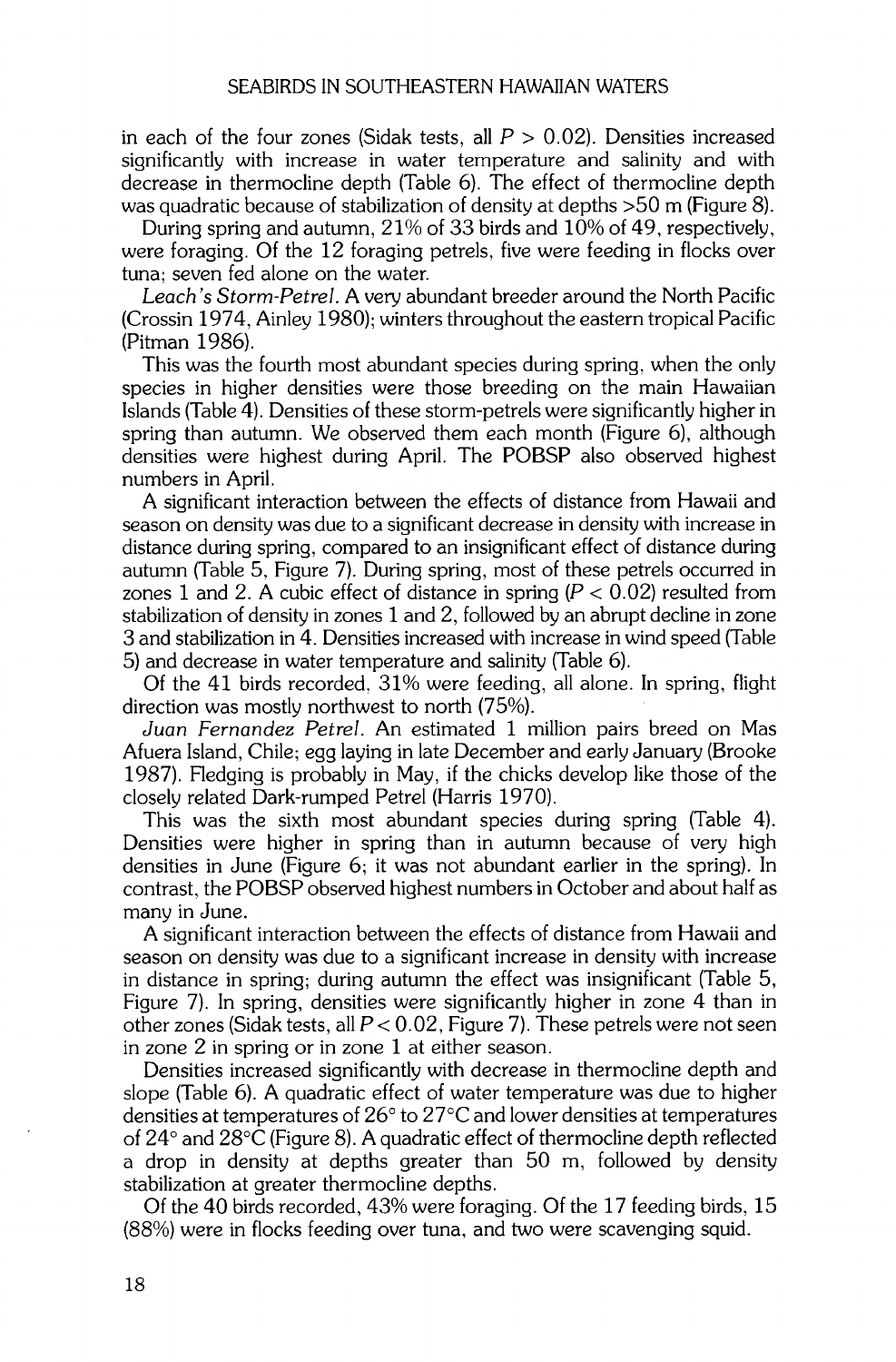

Figure 8. Results of multiple-regression analyses for density of seabirds (log-trans**formed) with oceanographic variables having a nonlinear effect. Shown are the means**  of seabird density (log-transformed)  $\pm$  one standard error (vertical lines). Samples sizes **for sea-surface temperature, from left to right, were 62, 89, 103, and 35, for thermocline depth 51, 109, 54. 75, for thermocline slope 40, 74, 114, 61.**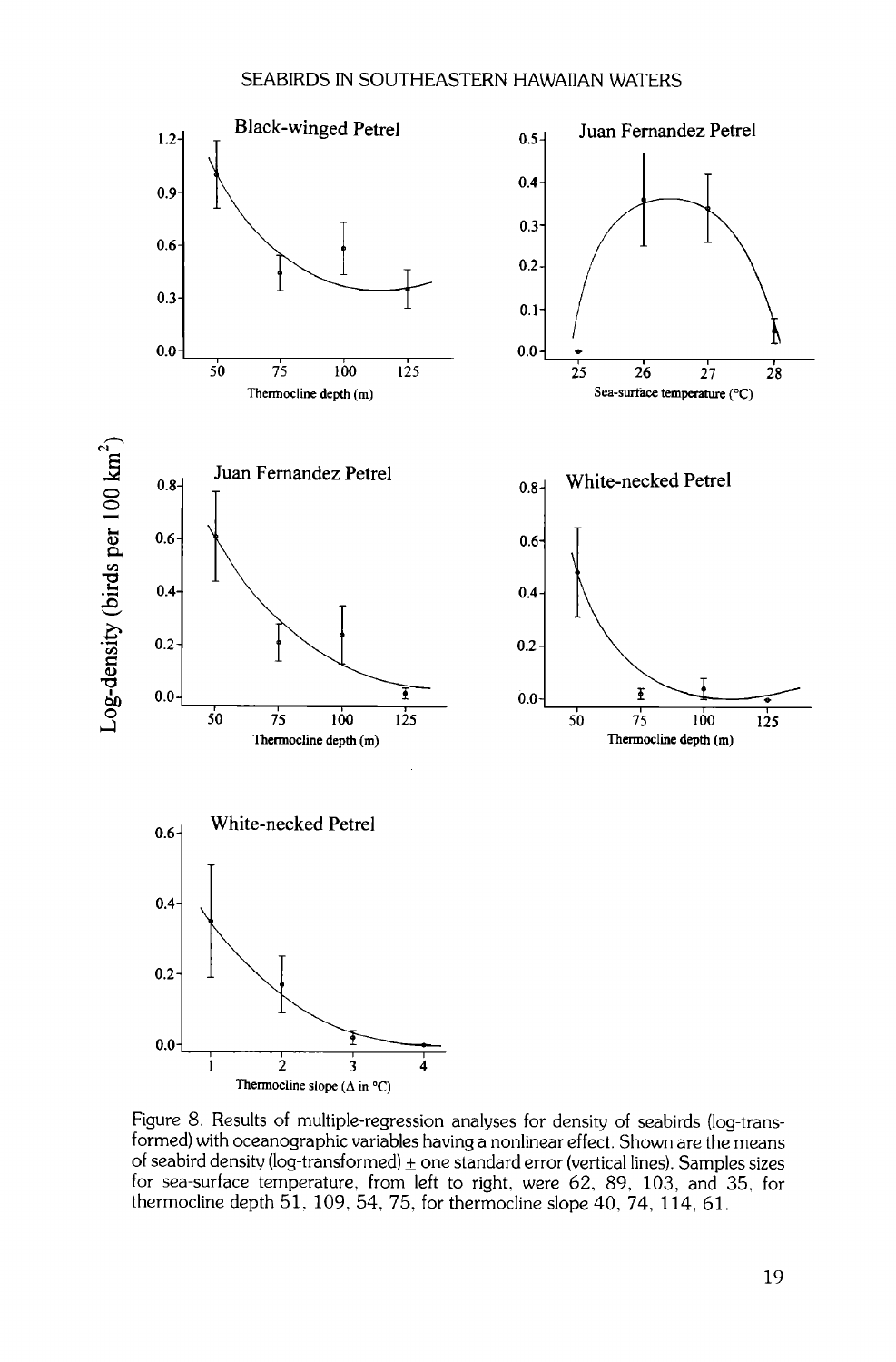**White-necked Petrel. An estimated 50,000 pairs breed on Macauley Island, north of New Zealand (Tennyson et al. 1989), on a schedule similar to that of the Juan Fernandez Petrel (Falla et al. 1967, Brooke 1987). A major wintering area of these petrels is in the transition zone of the western North Pacific (Tanaka and Inaba 1977, Pyle and Eilerts 1986).** 

**All sightings occurred during spring (only in June), when this was the eighth most abundant species (Table 4, Figure 6). We saw them only during**  La Niña in 1988 and in 1989 (13.1 and 0.4 birds per 100 km<sup>2</sup>, respec**tively). We do not compare our results for this species with those of the POBSP because the latter sometimes combined counts of White-necked and Juan Fernandez petrels (King 1970; see Spear et al. 1992b for identification problems).** 

**Densities increased with increase in distance from Hawaii (Table 5, Figure 7); most birds were seen in zone 4. This species' densities increased with decrease in thermocline depth and slope (Table 6). A quadratic effect of thermocline depth was due to a marked drop in density at depths >50 m, followed by density stabilization (Figure 8). Similarly, a quadratic effect of thermocline slope reflected a gradual drop to very a low density with**  increase in slope to 3°, followed by leveling of density at slopes of 4° (Figure **8). One of the 23 birds recorded was in a flock feeding over tuna.** 

#### **Migrants: Predominant Species**

**Sooty Shearwater. Millions breed on islands off southern New Zealand and Chile; many winter in the North Pacific (Everett and Pitman 1993, Warham and Wilson 1982) and Peru Current (Murphy 1936). Eggs are laid from mid-November to early December; fledging is in late May and early June.** 

**This was the seventh and second most abundant species during spring and autumn, respectively (Table 4); densities were significantly higher in autumn. We saw it in each month except June, with peak densities in November (Figure 6). The POBSP had highest counts in April and October.** 

**The seasonal difference in abundance reflected densities in zones 1 and 3 being higher in spring than in autumn (Sidak tests, both P < 0.002, Figure 7). In both seasons, density differed insignificantly with distance from Hawaii, although densities in zone 3 were very high in autumn (Table 5, Figure 7). Density decreased with increase in wind speed and thermocline slope (Tables 4 and 5).** 

**During spring and autumn, one of 85 birds and four of 21, respectively, were foraging. Of these, four were in flocks feeding over tuna and one appeared to be scavenging. Flight direction was mostly northwest in spring, and southwest in autumn.** 

**Mottled Petrel. Breeds on islands south of New Zealand. Egg laying in December and January, fiedging in May (Warham et al. 1977). Winters in subpolar waters of the North and South Pacific (reviewed in Bartle et al. 1993).** 

**This was the fifth most abundant species during autumn, when densities were significantly higher than in spring (Table 4). We observed 55 in October and three in April (Figure 6). This chronology is similar to that seen by the POBSP, which logged the species in October (50 birds), November (2),**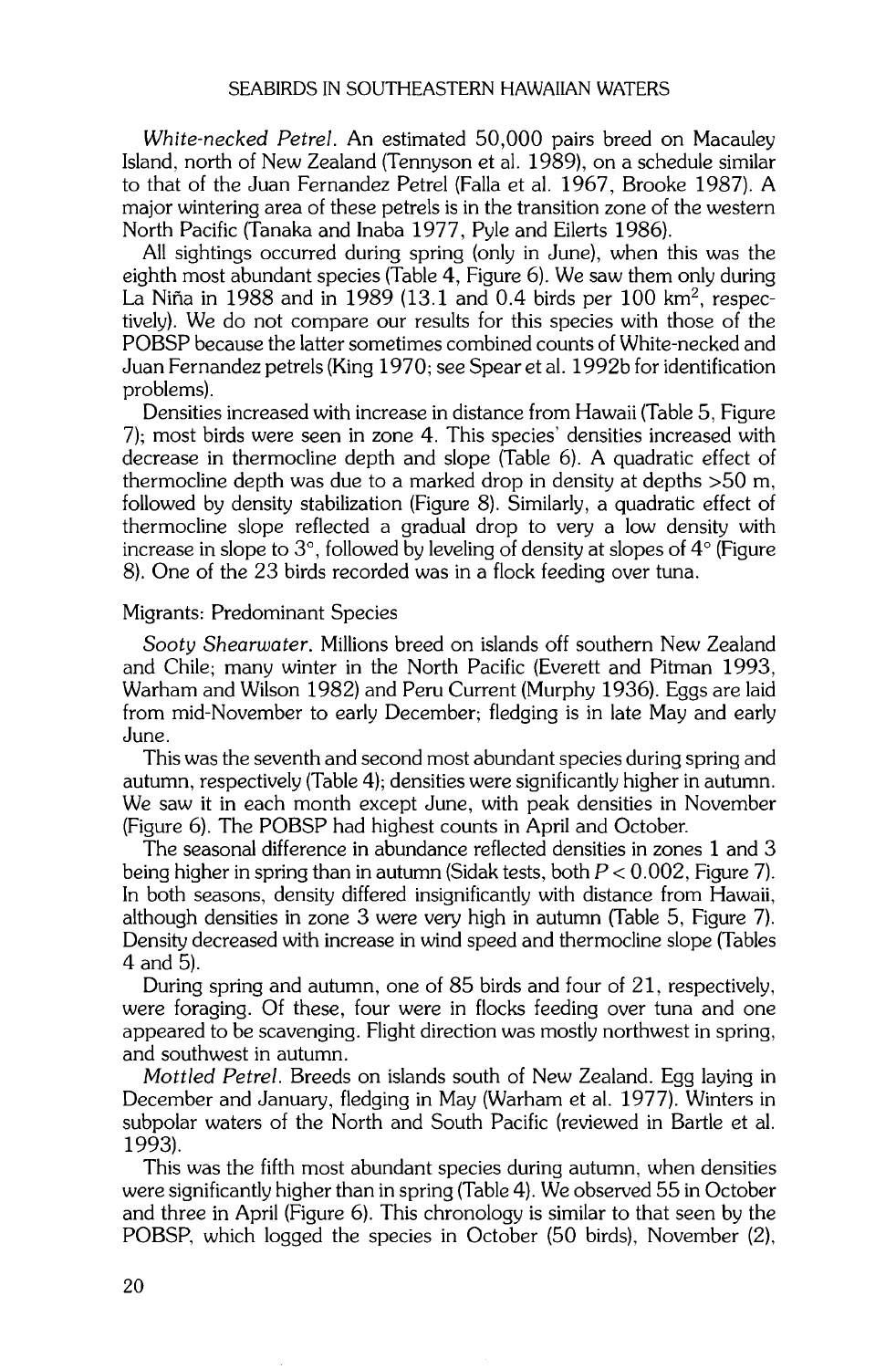**December (2), April (10), and May (1). Our greatest numbers were on 16 October, when we estimated 15.9 birds per 100 km2; peak counts by the POBSP were on 18 October.** 

**Densities decreased with increase in distance from Hawaii in spring, but there was little effect of distance in autumn (Table 5, Figure 7). Nearly all birds were seen in zones 1 and 2, southeast of Hawaii Island, where densities were significantly higher than in zones 3 and 4. Densities decreased with increase in wind speed (Table 5) and water salinity (Table 6). We saw none feeding. Flight direction was southwest to southeast in autumn and north in spring.** 

## **Breeding Residents: Non-Predominant Species**

Our counts of the following species were too low for distributional analysis **(see Table 2). Numbers in parentheses are Harrison's (1990) estimated minima of pairs breeding on the northwestern and main Hawaiian Islands, respectively: Black-looted Albatross (36,260; 0); Christmas Shearwater (2245; 40), Harcourt's Storm-Petrel (<100 on Kauai; unknown number on Hawaii), White-tailed Tropicbird (0; 890), Red-tailed Tropicbird (8760; 92), Red-looted Booby (4540; 1100), Great Frigatebird (8115; 0), Brown Noddy (76,700; 16,005), and Black Noddy (6565; 615). The last we saw only in feeding flocks near Hawaii (see Feeding Flocks).** 

We identified two Harcourt's Storm-Petrels, one each at 18° 28' N, 155° 47' W, 50 km off Hawaii on 21 April 1990, the other at 18<sup>°</sup> 25' N, 155<sup>°</sup> 27' **W, 65 km off Hawaii, on 18 April 1991. We distinguished the species from Leach's by its more square (less forked) tail, darker color, narrower bandshaped sharply demarcated white rump-patch. The difference from the Vshaped rump patch of the Leach's is best seen through a 20x binocular when the bird is flying directly away. In addition, Harcourt's usually fly with wings angled back towards the tail more so than do Leach's.** 

### **Nonbreeding Residents: Non-Predominant Species**

**Kermadec Petrel. Breeds in the South Pacific with a prolonged or yearround breeding season (Murphy and Pennoyer 1952). We observed it in June (4 birds) and November (4; for identification criteria see Herald and Murphy's petrels). The POBSP recorded 76 Kermadec Petrels; numbers were greatest from June to January. The POBSP recorded the light morph more often than the dark. In June, we saw three dark morphs and one intermediate; in November all were light. Kermadec Petrels were seen in zones 2 (2 birds) and 3 (6 birds). Three of the eight birds were in a feeding flock foraging over small tuna.** 

**Herald Petrel. Breeds in the South Pacific with a prolonged or year-round breeding season (Murphy and Pennoyer 1952, Pyle et al. 1990). On the basis of molecular evidence and assortative mating between the light and dark morphs, Brooke and Rowe (1996) split them, recognizing the lightbellled morph as the Herald Petrel (P. heraldica), the dark-bellied birds as the Henderson Petrel (P. atrata), both distinct from the polymorphic form breeding on South Trinidad in the Atlantic Ocean and Round Island in the Indian Ocean (P. arrainjoniana).**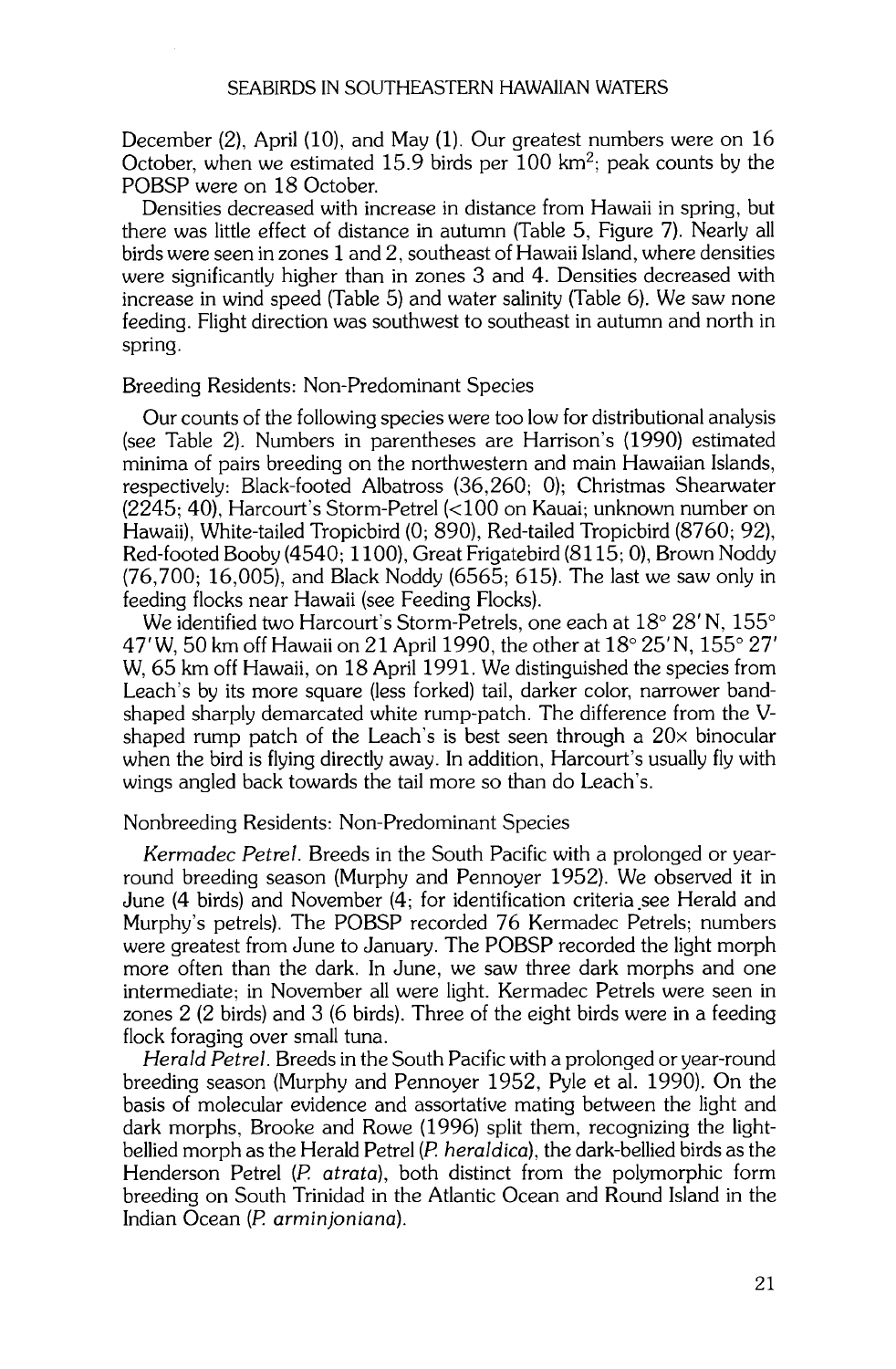We saw three Herald Petrels at 16<sup>°</sup> 40' N, 154<sup>°</sup> 08' W, at 16<sup>°</sup> 53' N, 154<sup>°</sup> **19 • W, and at 15 ø 56' N, 154 ø 28•W on 12 November 1990 (first two petrels) and 15 November 1991. The birds were 311,281, and 364 km, respectively, from Hawaii. We distinguished them from the light-morph Kermadec Petrel by the lack of white primary shafts on the dorsal surface and the longer, wedge shaped tail, differing from the short, square tail of the Kermadec. These birds had indistinct M-patterns on the upper surface of the wings and back, a feature absent in the Kermadec Petrel. The Herald Petrels also had a slimmer appearance than the Kermadec. Relative to body size, they had longer, more slender wings (see Spear and Ainley 1998) and a less robust body.** 

**The POBSP may have seen it but confused it with other similar species, and color morph was not reported. Gould (1971) stated that this species was an "uncommon, winter, nonbreeding visitor," but did not give identification criteria or report color. Finally, Amerson (1971) reported a specimen in the U.S. National Museum (USNM 543342) collected by R. B. Clapp, 14 March 1968, as it flew over Tern Island in the northwestern Hawaiian Islands (this is the only record listed by the AOU 1983), but did not report color. To further confound the problem, the USNM specimen was, as we write this, unavailable for examination because of museum remodeling.** 

**Tahiti Petrel. Breeds on islands in the tropical South Pacific (Harrison 1983). The POBSP observed 12 birds identified as Tahiti or Phoenix (P. alba) petrels, and Gould (1971) reported one Tahiti Petrel but gave no identification criteria. The AOU (1983; Appendix A) lists the Tahiti under "sight records" based on information from W. B. King (no reference given) for a bird reported from Hawaiian waters in 1964, but identification criteria are not available.** 

**The Tahiti and Phoenix petrels can be distinguished by bill size and pronounced differences in the wing profile of flying birds (Spear et al. 1992b). Many Tahiti Petrels also have a light rump contrasting with the darker back and tail, a feature absent in the Phoenix.** 

**We recorded two sightings of the Tahiti Petrel on 5 November 1984, at 18 ø 25' N, 159 ø 22' W and 18 ø 37' N, 159 ø 16 • W, 244 and 233 km from Hawaii, respectively. The first petrel was headed north, the second south. The interval between the two sightings was 1 hr, so there is a reasonable chance that these sightings were of the same bird.** 

**Pycroft's Petrel. Breeds in relatively low numbers on islands off northern New Zealand (Dunned 1985). Egg laying in November and December, fiedging in May.** 

**This petrel had not been recorded away from the breeding grounds before our study (Spear et. al. 1992b, Howell et al. 1996). We collected a specimen on 2 May 1987 (Los Angeles County Museum [LACM] 103973) on the equator, 125 ø W, followed by four more between 1988 and 1991 (LACM**  104342, USNM 597200, 597201, and 597202). A bird collected at 9° 00' N, 140<sup>°</sup> 00' W, was about 750 km from the study area. We collected no **seabirds in Hawaiian waters. The POBSP recorded no Pycroft's Petrels despite extensive collecting in the central Pacific, but Gould and Piatt (1993) reported sightings (without identification criteria) from north of the Hawaiian**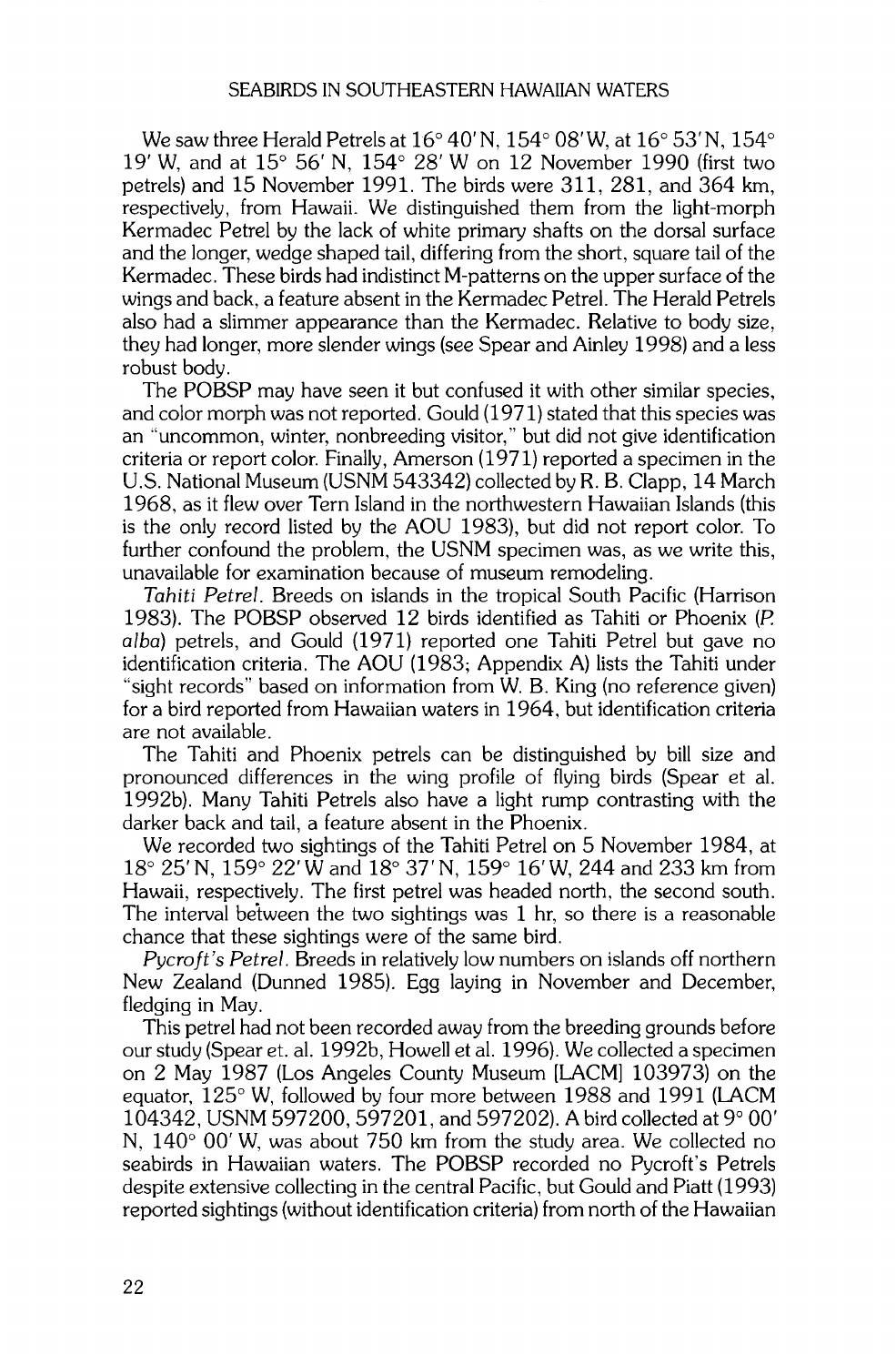**Islands in the transition zone (32** $^{\circ}$  **to 43** $^{\circ}$  **N) of the central North Pacific.** 

**This petrel is regular in the eastern tropical Pacific (Spear et al. 1992b, Spear and Ainley unpubl. data). A possible reason for the lack of prior**  records is confusion of this species with Cook's (P. cooki) and Stejneger's **petrels, which also occur in the eastern tropical Pacific (Spear et al. 1992b).**  Cook's Petrels occur between 125<sup>°</sup> and 150<sup>°</sup> W in autumn during migration **to their New Zealand breeding grounds. We have not recorded them there during spring. At sea, the more extensively gray hind neck of Pycroft's Petrel separates it from Cook's (Howell et al. 1996); i.e., Cook's Petrels show appreciably more white in the "face." Pycroft's is smaller with shorter wings and longer tail, relative to body size, than Cook's (Spear et al. 1992b). The lighter gray crown and nape of Pycroft's Petrel distinguish it from Stejneger's Petrel, in which these features are sooty gray (see Spear et al. 1992b, Howell et al. 1996). Nevertheless, the last difference may not be apparent in poor light. This, in combination with the nearly identical body size and shape of Stejneger's and Pycroft's, make these two species the more likely of the trio to be confused in such conditions (Spear and S. N. G. Howell pers. obs.).** 

**We sighted five Pycroft's Petrels, all in June and only during La Nifia of 1988 and in 1989. On 19 June 1988, we saw three Pycroft's Petrels at 16 ø**  45' N, 153° 22' W, at 16° 50' N, 153° 27' W, and at 16° 56' N, 153° 34' W, **about 330 to 350 km from Hawaii. On 27 June 1989, we saw two at 15 ø**  42' N, 154° 17' W and 17° 17' N, 154° 43' W, 361 and 230 km from **Hawaii. One of the Pycroft's Petrels was feeding in a flock over small tuna.** 

**In June 1986, we observed two Pycroft's/Cook's Petrels that, in retrospect, were probably Pycroft's. Pyle and Eilerts (1986) reported Cook's Petrels around the northwestern Hawaiian Islands that also may have been Pycroft's.** 

**Pomafine Jaeger. These jaegers breed in the Arctic (Furness 1987) but are present in the eastern tropical Pacific throughout the year, most abundantly in winter (Spear and Ainley 1993).** 

**Eight of nine birds were seen in spring, the other in autumn. We observed them in April (3 birds), May (5), and October (1). Spring birds comprised six adults (five light-phase, one dark) and two light-phase subadults; the autumn bird was a light-phase subadult. These birds were seen in zones 1 (2 birds), 2 (2), 3 (4), and 4 (1). Two were in a flock feeding over tuna. In spring, flight direction was northwest to northeast. The POBSP noted a similar pattern, and that most birds wintering in Hawaiian waters were within 50 km of land.** 

**Parasitic Jaeger. Breeds in the Arctic (Furness 1987). Wintering chronology in the eastern tropical Pacific is similar to that of the Pomarine Jaeger (Spear and Ainley 1993, unpubl. data).** 

**This species had not been recorded in Hawaiian waters. We recorded two,**  a dark-phase subadult (second or third year) on 27 June 1989, at 16° 36<sup>n</sup>,  $154^{\circ}$  32' W, and a light-phase adult on 12 November 1991, at  $16^{\circ}$  46' N, **154 ø 13'W (latter record in Pyle 1992). These were distinguished from the Long-tailed Jaeger (S. Iongicaudus) by the distinctive shape of the central**  rectrices. We saw three light-phase first-year jaegers on 2 May 1989, at 17<sup>o</sup> **40' N, 156 ø 35'W, that were either Parasitic or Long-tailed jaegers. All were in flocks feeding over tuna.**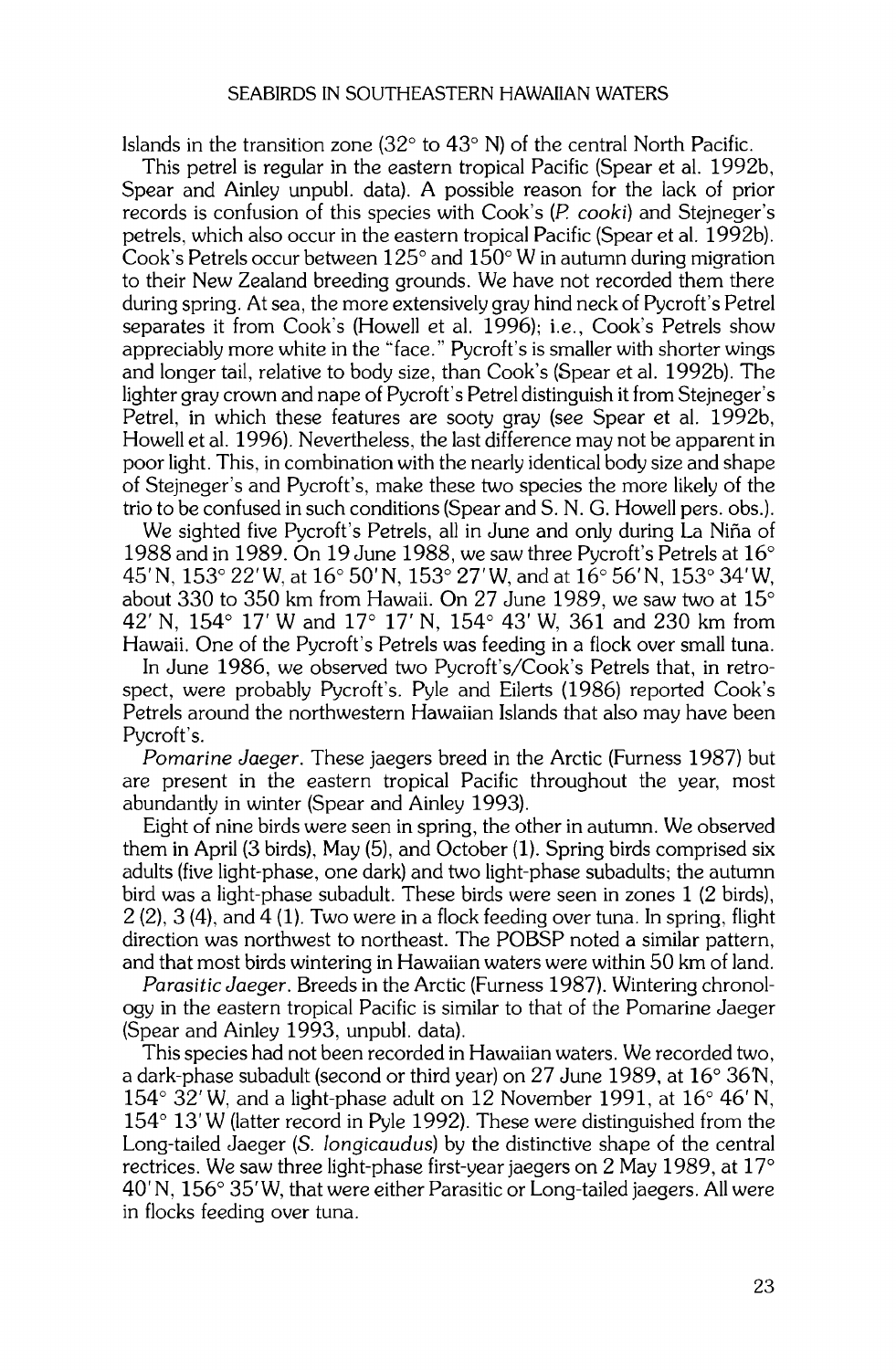**South Polar Skua. Breeds in Antarctica from December to April (Ainley et al. 1990) and winters in low numbers throughout the eastern tropical Pacific (Spear and Ainley 1993, unpubl. data).** 

**The POBSP recorded eight skuas, listing them as the Great (Catharacta**  skua). Gould (1983) reported a South Polar Skua in Hawaiian waters at 24<sup>°</sup> **18' N, 158 ø W, in November 1976 but gave no identification criteria. Thus the South Polar Skua was unconfirmed in Hawaiian waters before we**  sighted and photographed a flying bird on 7 October 1987 at 18<sup>°</sup> 05' N, **155 ø 01'W (see Pyle 1988). The identification was based on the extensive golden hackles on the nape, a feature absent in the Great Skua and Chilean Skua (C. chilensis; Harrison 1983, Furness 1987, Ainley and Spear pers. obs). We suspect that the skuas seen by the POBSP were South Polar Skuas. All skuas that we have identified in the eastern tropical Pacific have been of this species.** 

### **Migrants: Non-Predominant Species**

**Buller's Shearwater. Breeds in New Zealand and winters in the North Pacific (Falla et al. 1967, Wahl 1985). Egg laying in November and December, fledging in April.** 

We observed four on 13 November 1989 at 17° 54' N, 154° 53' W, two **sitting on the water and two in a feeding flock. Five earlier records from Hawaiian waters include three sightings by the POBSP in March and April 1964-1965 and two on 3 November 1984 (Pyle and Eilerts 1986).** 

**Murphy's Petrel. Breeds during summer in the subtropical South Pacific (Harrison 1983) and migrates to the North Pacific (Bartle et al. 1993). Four specimens have been collected in Hawaiian waters: Kure Atoll (7 October 1963), French Frigate Shoals (9 September 1966), Kauai (25 November 1986), and at sea 13 km off Oahu (29 October 1966; Gould and King 1967, Clapp 1974, R. L. Pyle; SIGHTINGS Data Base, Bishop Museum,**  Honolulu). On 27 June 1989 we saw another flying south at 16<sup>°</sup> 09' N, **154 ø 24 • W. The bird lacked white patches on the underside of the forewings and white primary shafts, distinguishing it from Solander's (P. solandri) and Kermadec petrels, and was sooty gray with an indistinct M-pattern on the dorsal wings and back, distinguishing it from the uniform darker (nearly black like the Christmas Shearwater) Henderson Petrel (see Herald Petrel).** 

**Stejneger's Petrel. Breeds on Mas Afuera Island, Chile (Brooke 1987) and winters in the northwestern Pacific (Tanaka et al. 1985). Egg laying in December and January (Brooke 1987), fledging in April and May.** 

This species was recorded on Lanai in 1914, when a partially eaten bird **was found (Clapp 1984). Two possible sighting were made in Hawaiian waters in the 1990s (R. L. Pyle, SIGHTINGS Data Base, Bishop Museum, Honolulu). We saw seven: 5 November 1984 (1 bird), 16 October 1985 (3), 30 October 1985 (2), and 18 June 1986 (1), three in zone 2 and two each in zones 3 and 4. The bird seen in June was flying northwest; those in autumn were flying south to southeast. Identification was based on criteria in Spear et al. (1992b); see also Pycroft's Petrel.** 

**Arctic Tern. Breeds in the Arctic and winters in the Antarctic. We observed seven, two on 21 April 1990 and five on 25 April 1991, dates**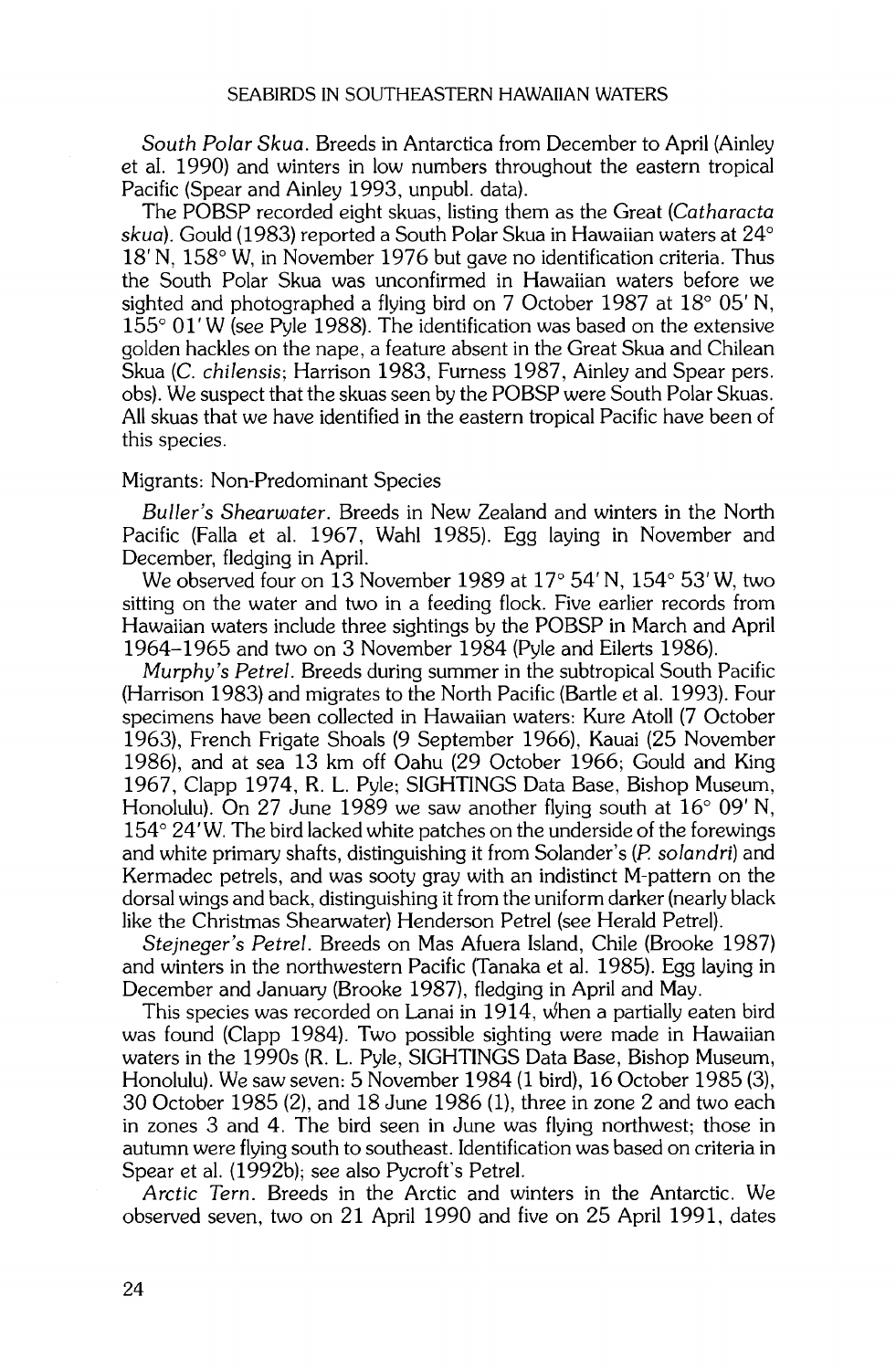**consistent with observations by the POBSP. None were feeding. Flight direction was northward.** 

## **Feeding Flocks**

**We recorded 16 flocks of seabirds foraging over tuna (Figure 1); the fish were from 0.3 to about 0.6 m in length. Thirteen (81%) of the flocks were seen during spring. Numerically, they were dominated by Sooty Terns (62% of all individuals recorded) and Wedge-tailed Shearwaters (20%• Table 7), i.e., findings similar to those of the POBSP. The species composition of flocks was 92.5% breeding residents, 6.0% nonbreeding residents, and 1.4% migrants.** 

**The ratio of the number of feeding birds to the distance the ship traveled (-- survey effort for flocks) for each zone indicated a higher incidence of**  feeding in zone 4 than in 1, 2, or 3 (G tests, all  $P < 0.001$ , Table 7) and in **zones 1 and 2 than in 3 (both P < 0.010). The ratio between zones 1 and 2**  did not differ  $(P = 0.4)$ . These differences resulted mainly from variation in **numbers of Sooty Terns.** 

**The mean number of species per flock differed insignificantly among**  zones (ANOVA,  $P = 0.9$ , Table 7), as did the ratio of number of species to survey effort  $(G = 3.36, df = 3, P = 0.3)$ . However, of the 17 species recorded, the number recorded in zone 3 (15 species) was over twice that in **zones 1 and 4 (7), and 1.7 times higher than in zone 2 (9 species). The differences were mainly due to the presence of four species of nonbreeding resident Pterodroma seen feeding only in zone 3. Low numbers of flocks preclude detailed comparisons.** 

## **DISCUSSION**

**Although our survey effort was not extensive (surveys covered 2128.4 km 2 of ocean area on 23 days over eight years), we show that many findings of the POBSP have changed little between 1964-1965 and 1984-1991. We report the first quantitative estimates for these waters of bird abundance**  based on a rigorous survey protocol and document the occurrence of several **species unreported or unconfirmed from Hawaiian waters.** 

## **Species Status**

**Species predominant in southeastern Hawaiian waters and breeding on the Hawaiian Islands, were, in decreasing order of abundance, the Sooty Tern, Wedge-tailed Shearwater, Bulwer's Petrel, Dark-rumped Petrel, White Tern, and Newell's Shearwater. Predominant nonbreeding residents were, in decreasing numerical importance, the Black-winged Petrel, Leach's Storm-Petrel, Juan Fernandez Petrel, and White-necked Petrel. Predominant migrants comprised the Sooty Shearwater and Mottled Petrel.** 

**Our records of the Tahiti, Herald, Pycroft's, and Stejneger's petrels, South Polar Skua, and Parasitic Jaeger, species we classify as nonbreeding residents, are the first records for Hawaiian waters, although a dead Stejneger's Petrel was found on Lanai in 1914 (Clapp 1984) and confirmation of the Herald Petrel collected on French Frigate Shoals in 1968 (USNM 543342;**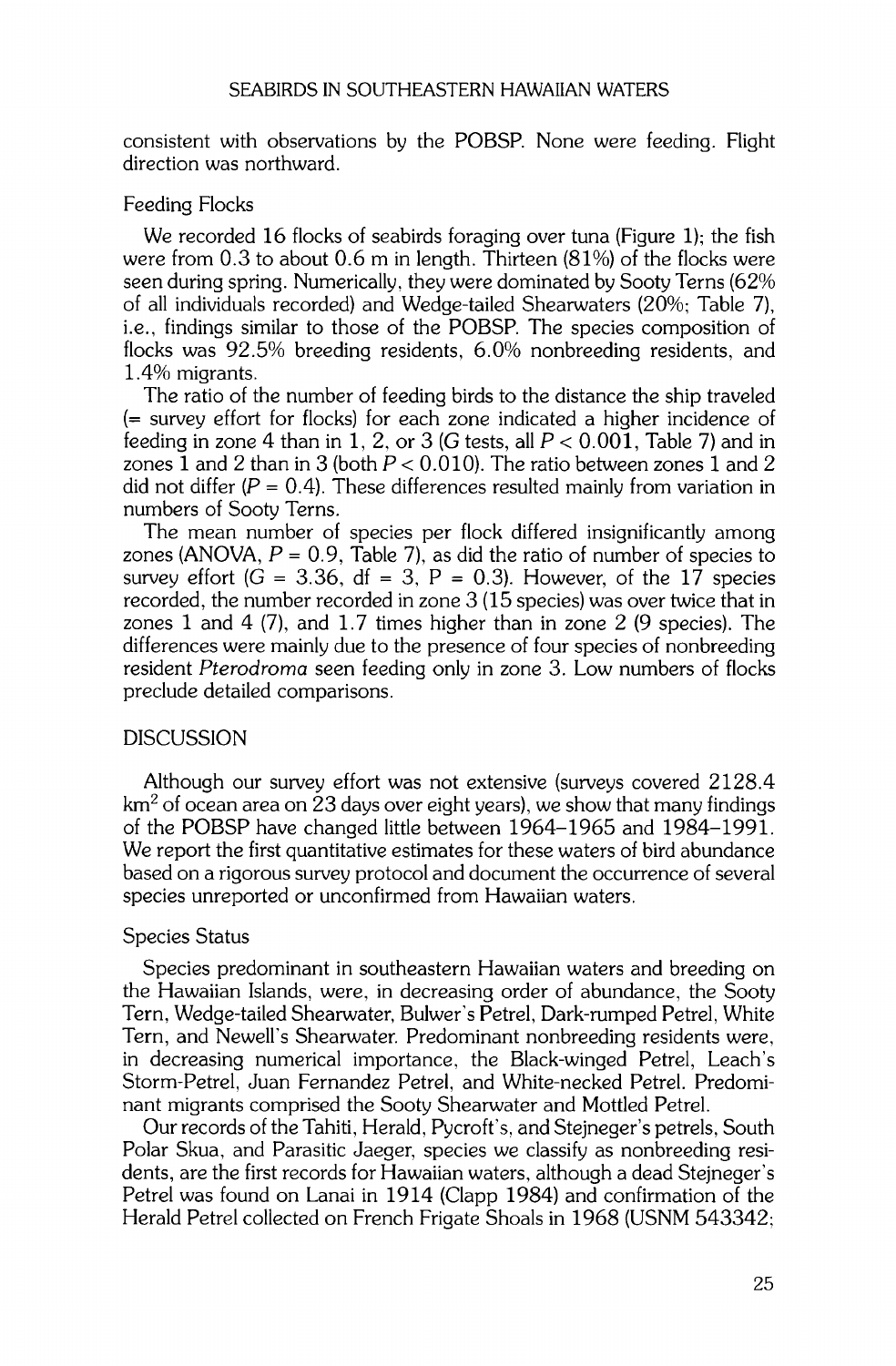|                                                                                                                                                                                                                                                                                                                                                                                          | Distance from Hawaii                                                                                                                         |                                                      |                                                                                                                                                                                                               |                                                         |                                                                                       |                                                                                                  |                                                                                                                                              |                                                         |                                                                                                                |                                                                                                                |
|------------------------------------------------------------------------------------------------------------------------------------------------------------------------------------------------------------------------------------------------------------------------------------------------------------------------------------------------------------------------------------------|----------------------------------------------------------------------------------------------------------------------------------------------|------------------------------------------------------|---------------------------------------------------------------------------------------------------------------------------------------------------------------------------------------------------------------|---------------------------------------------------------|---------------------------------------------------------------------------------------|--------------------------------------------------------------------------------------------------|----------------------------------------------------------------------------------------------------------------------------------------------|---------------------------------------------------------|----------------------------------------------------------------------------------------------------------------|----------------------------------------------------------------------------------------------------------------|
| Individuals <sup>b</sup><br>Species per flock <sup>b</sup>                                                                                                                                                                                                                                                                                                                               |                                                                                                                                              | Zone 1<br>$(n = 2)$<br>$38.0 \pm 7.1$<br>$4.5 + 2.1$ |                                                                                                                                                                                                               | Zone 2<br>$(n = 4)$<br>$38.3 \pm 16.3$<br>$4.0 \pm 2.6$ |                                                                                       | Zone 3<br>$(n = 7)$<br>$14.4 \pm 7.7$<br>$4.6 \pm 1.1$                                           |                                                                                                                                              | Zone 4<br>$(n = 3)$<br>$101.0 \pm 118.9$<br>$4.3 + 2.5$ |                                                                                                                | All zones<br>$(n = 16)$<br>$39.0 \pm 50.5$<br>$4.4 \pm 1.8$                                                    |
| Species composition <sup>c</sup>                                                                                                                                                                                                                                                                                                                                                         |                                                                                                                                              |                                                      |                                                                                                                                                                                                               |                                                         |                                                                                       |                                                                                                  |                                                                                                                                              |                                                         |                                                                                                                |                                                                                                                |
| Breeding residents<br>Dark-rumped Petrel<br>Bulwer's Petrel<br>Wedge-tailed Shearwater<br>Newell's Shearwater<br>Great Frigatebird<br>Sooty Tern<br>White Tern<br><b>Black Noddy</b><br>Nonbreeding residents<br>Juan Fernandez Petrel<br>White-necked Petrel<br>Kermadec Petrel<br><b>Black-winged Petrel</b><br>Pycroft's Petrel<br>Pomarine Jaeger<br>Parasitic Jaeger<br>jaeger spp. | $\overline{c}$<br>$\theta$<br>20<br>$\bf{0}$<br>$\overline{c}$<br>45<br>3<br>3<br>0<br>0<br>0<br>0<br>0<br>$\mathbf{1}$<br>0<br>$\mathbf{0}$ | 2.6<br>26.3<br>2.6<br>59.2<br>3.9<br>3.9<br>1.3      | 0<br>$\overline{2}$<br>38<br>19<br>$\mathbf{1}$<br>80<br>1<br>$\mathbf 0$<br>0<br>$\boldsymbol{0}$<br>$\mathbf 0$<br>$\mathbf{0}$<br>$\boldsymbol{0}$<br>$\overline{c}$<br>$\boldsymbol{0}$<br>$\overline{0}$ | 1.3<br>25.5<br>12.8<br>0.7<br>53.7<br>0.7<br>1.3        | 1<br>1<br>35<br>1<br>1<br>28<br>8<br>$\theta$<br>8<br>4<br>4<br>1<br>1<br>1<br>0<br>3 | 1.0<br>1.0<br>35.0<br>1.0<br>1.0<br>28.0<br>8.0<br>8.0<br>4.0<br>4.0<br>1.0<br>1.0<br>1.0<br>3.0 | 7<br>$\mathbf{0}$<br>33<br>0<br>0<br>236<br>15<br>$\theta$<br>8<br>0<br>$\mathbf{0}$<br>$\bf{0}$<br>0<br>1<br>$\overline{c}$<br>$\mathbf{0}$ | 2.3<br>10.9<br>78.1<br>5.0<br>2.6<br>0.3<br>0.7         | 10<br>3<br>126<br>20<br>4<br>389<br>27<br>3<br>16<br>4<br>$\overline{4}$<br>1<br>1<br>5<br>$\overline{c}$<br>3 | 1.6<br>0.5<br>20.1<br>3.2<br>0.6<br>61.9<br>4.3<br>0.5<br>2.5<br>0.6<br>0.6<br>0.2<br>0.2<br>0.8<br>0.5<br>0.6 |
| Migrants                                                                                                                                                                                                                                                                                                                                                                                 |                                                                                                                                              |                                                      |                                                                                                                                                                                                               |                                                         |                                                                                       |                                                                                                  |                                                                                                                                              |                                                         |                                                                                                                |                                                                                                                |
| Buller's Shearwater<br>Sooty Shearwater<br>Total                                                                                                                                                                                                                                                                                                                                         | 0<br>$\theta$<br>76                                                                                                                          | 99.8                                                 | 4<br>$\overline{2}$<br>149                                                                                                                                                                                    | 2.7<br>1.3<br>100.0                                     | $\boldsymbol{0}$<br>3<br>100                                                          | 3.0<br>100.0                                                                                     | 0<br>$\mathbf 0$<br>302                                                                                                                      | 99.9                                                    | 4<br>5<br>628                                                                                                  | 0.6<br>0.8<br>100.1                                                                                            |

**Table 7** Number of Individuals, Number of Participant Species, and Species Composition of 16 **Feeding Flocks, 1984-1991 ø** 

**øZones given with respect to distance from Hawaii (see Figure 1). Values of n under zones denote number of feeding flocks. bMean plus or minus standard deviation.** 

**CNumber of individuals. followed by percentage of total number of all birds recorded in flocks.** 

**Amerson 1971) awaits re-opening of the specimen collection at the museum. The six species were uncommon (Herald, Pycroft's, and Stejneger's petrels and Parasitic Jaeger) or rare (Tahiti Petrel and South Polar Skua) during our study.** 

**Particularly noteworthy was the Pycroft's Petrel, which is not listed among species occurring in North America (AOU 1983), and the Black-winged Petrel, which was the fourth and fifth most abundant species (and most abundant Pterodroma) during spring and autumn, respectively--see King (1970) for similar findings--but which is considered by the AOU (1983) as "accidental" in Hawaiian waters.** 

**During spring, species breeding on the Hawaiian Islands were significantly more abundant in southeastern Hawaiian waters than nonbreeding residents or migrants, and migrants were significantly less abundant than**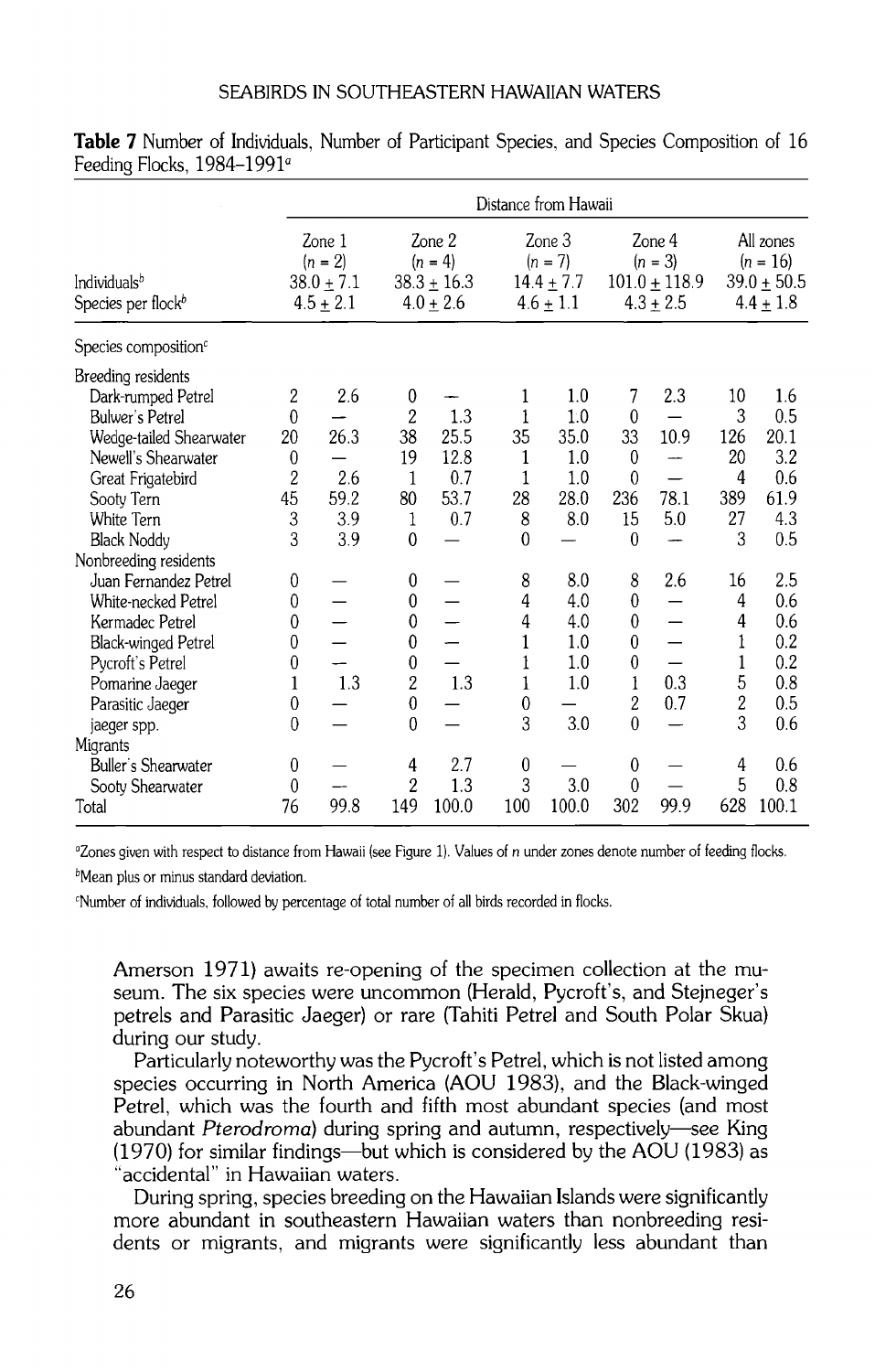**nonbreeding residents. In autumn, however, abundance differed little among the three groups because of decrease in densities of breeding species, stabilization in densities of nonbreeding residents, and increase in migrants. The decrease in breeders was most marked in the Bulwer's Petrel, which was the third most abundant species during spring but not recorded in autumn [see also King (1970) for similar results].** 

**The marked increase in migrants during autumn was due to southward movement through Hawaiian waters of Sooty Shearwaters and Mottled Petrels. In spring, these birds migrate to the North Pacific from breeding sites near New Zealand, returning in autumn (Warham 1996). The lower number in the study area during spring was likely because these birds' migration routes follow the predominant wind systems (see Spear and Ainley, in press), which move clockwise in the North Pacific. EvidentYy most Sooty Shearwaters and Mottled Petrels migrate north along the western side of the Pacific (west of Hawaii) in spring, move from west to east to the northeastern Pacific in summer, and follow the southwesterly trade winds through the study area in autumn.** 

**The concentration of Mottled Petrels in zones 1 and 2 off the eastern side of Hawaii Island was the highest that we encountered during extensive surveys in the eastern tropical Pacific. We suspect that the Hawaiian Islands**  disrupt the migration front moving from the north or northeast toward the **southwest, deflecting birds southward around the islands. The combined data from our study and the POBSP for the Mottled Petrel suggest a very synchronous migration across Hawaiian waters during early to mid-October. The consistent flight direction of the Sooty Shearwater, Stejneger's Petrel, Arctic Tern, Leach's Storm-Petrel, and Pomarine Jaeger (the latter two classified as nonbreeding residents because of the presence of birds near the Hawaiian Islands in summer; King 1970) also indicate direct migration through Hawaiian waters, as do our observations of Buller's Shearwaters elsewhere in the eastern tropical Pacific (Spear and Ainley, unpubl. data).** 

## **Seabird Abundance in Relation to Oceanographic Factors**

**Lower sea-surface temperature, higher salinity, and a shallow, less stratified thermocline are evidence of mixing in the water column due to fronts (upwelling and/or divergences/convergences; reviewed in Owen 1981, Fiedler et al. 1991). These conditions increase primary productivity and the food of higher-order predators. It was not surprising, therefore, that densities of each predominant species except the White Tern were correlated with one or more of these variables and that most correlations indicated preference for more productive surface waters. The Wedge-tailed and Newell's**  shearwaters, Bulwer's and Black-winged petrels, Leach's Storm-Petrel, and **Sooty Tern preferred low temperatures or high salinity, and the Darkrumped, Black-winged, Juan Fernandez, White-necked, and Bulwer's petrels preferred shallow and/or less stratified thermoclines. Consistent with these findings, we saw the White-necked and Pycroft's petrels in Hawaiian waters only in 1989 and especially 1988. Oceanographically, La Nifia 1988 was a year of unusual conditions in the study area, with the coolest surface water, shallowest thermocline, and most mixed thermal structure encountered during the 8-year study (Ainley and Spear, unpubl. data).**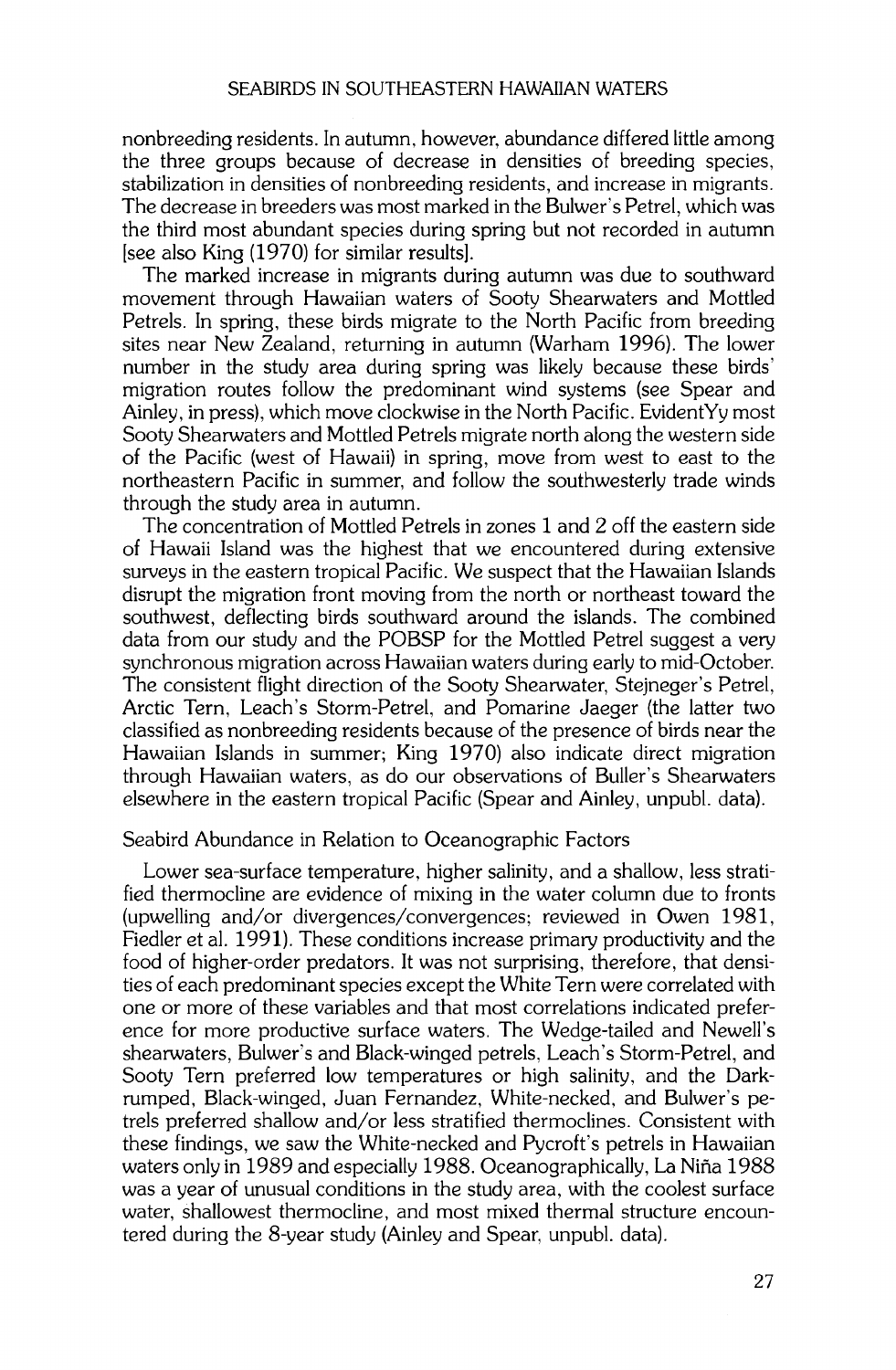**The high densities of seabirds during spring in the southernmost region (zone 4) were due mostly to the abundance of "tuna-birds," the Sooty Tern, Wedge-tailed Shearwater, and Juan Fernandez and White-necked petrels (see King 1970 for similar results). High densities of these species in these waters in spring were consistent with the significantly higher number of feeding flocks foraging on prey forced to the surface by tunas. This finding was probably related to the proximity of these waters to the enriched surface layer along the northern boundary of the east-flowing Equatorial Countercurrent (Wyrtki 1966, Fiedler et al. 1991, Ballance et al. 1997). During May and June this current reaches its northern apex, with divergence at about 10 ø N, where surface waters escape and move north into the west-flowing North Equatorial Current (Wyrtki 1966). Consistent with this idea, Murphy and Shomura (1972) found that the Equatorial Countercurrent has higher densities of schooling surface-feeding smaller tunas than the North Equatorial Current. Other studies also have noted the importance of the Equatorial Countercurrent as a seabird feeding area (Gould 1974, King 1974, Au and Pitman 1986, Spear et al. 1995, Ballance et. al. 1997).** 

**Among breeding species, the Sooty Tern, Wedge-tailed Shearwater, and Bulwer's Petrel decreased significantly in abundance with increase in distance from Hawaii during the breeding season in spring (see King 1970 for similar results). In contrast, in autumn, densities of the former two increased with distance from Hawaii, and the Bulwer's Petrel disappeared. During autumn, a similar pattern of increased density with distance from Hawaii was also seen in the Dark-rumped Petrel (during spring, the distribution of this species was bimodal). These results indicate that in autumn feeding conditions also were better in the southern part of the study area and, in turn, suggest that, to facilitate breeding, some species may have been constrained to feed in less productive waters near the Hawaiian Islands.** 

**Additional evidence indicating better food supply in the more southern waters was the density increase with increase in distance from Hawaii during spring in the Black-winged, Juan Fernandez, and White-necked petrels (nonbreeding residents that nest in the South Pacific; see King 1970 for similar results), and Newell's Shearwater, a breeding species. A likely explanation for use by the shearwater of more southern waters during the breeding season is that it is a very fast flier, capable of breeding on Hawaii while foraging at greater distances (Spear et al. 1995, Spear and Ainley 1997).** 

**Thus, of the 10 predominant species (excluding migrants), the White Tern was the only breeder with no distributional patterns relative to island distance. Similarly, the Leach's Storm-Petrel, with densities decreasing with increase in distance from Hawaii in spring, was the only nonbreeder not conforming to the idea that unconstrained species should forage in more southern waters. The inshore distribution of the Leach's Storm-Petrel (a planktivore) in spring, and moderately high incidence of feeding over tuna by seabirds in waters near Hawaii (zones 1 and 2), is consistent with an "island effect" (Murphy and Shomura 1972). These authors found that Skipjack Tuna (Katsuwonus pelamis; a smaller, surface-feeding tuna), as well as smaller Yellowfin Tuna (Thunnus albacares), were abundant just offshore of mid-Pacific archipelagos.**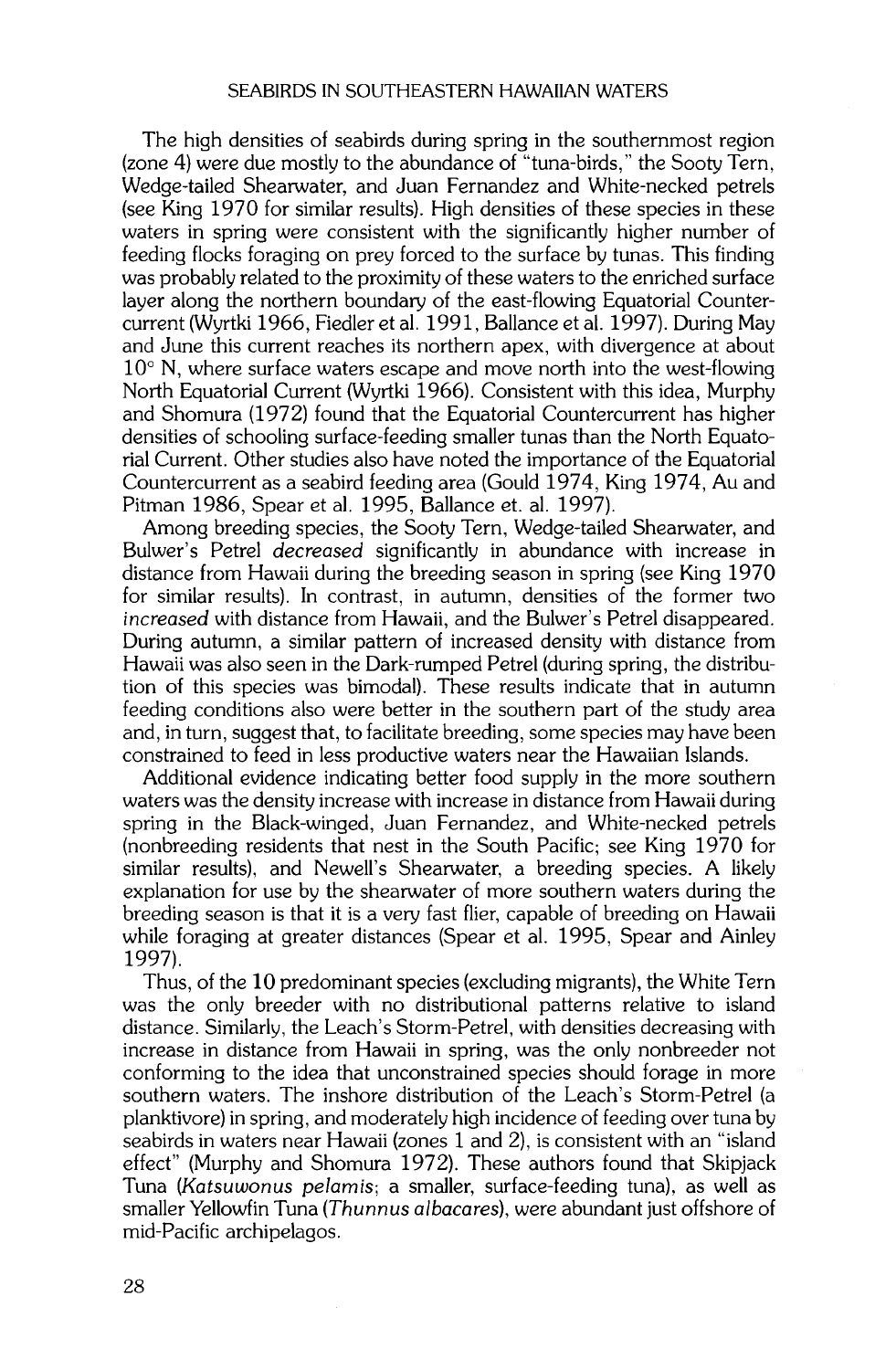#### **ACKNOWLEDGMENTS**

**We thank the staff of the National Oceanic and Atmospheric Administration (NOAA) vessels Discoverer, Malcolm Baldrige, and Oceanographer. Cruises were made possible by the Pacific Marine Environmental Laboratories and Atlantic Marine Oceanographic Laboratories. Many persons assisted at sea; we are especially grateful to Ian Gaffney, Steve Howell, Nina Karnovsky, and Sophie Webb for repeated trips. Comments by Craig Harrison, Robert Pyle, Scott Terrill, and Philip Unitt on earlier drafts were much appreciated. Funding was by National Science Foundation grants OCE8515637 and OCE8911125 and National Geographic Society grants 3321-86 and 4106-89.** 

## **LITERATURE CITED**

- **Ainley, D. G. 1980. Geographic variation in Leach's Storm-Petrel. Auk 97:837- 853.**
- **Ainley, D. G., Ribic, C. A., and Wood, R. C. 1990. A demographic study of the South Polar Skua Catharacta maccormicki at Cape Crozier. J. Anim. Ecol. 59:1-20.**
- **Ainley, D. G., Podolsky, G. R., DeForest, L., and Spencer, G. 1995. The ecology of Newell's Shearwater and Dark-rumped Petrel on the island of Kauai. Final Rep., Task 2, Seabird Ecology Study. Electric Power Res. Inst., 3412 Hillview Ave., Palo Alto, CA 94304.**
- **Amerson, A. B. 1971. The natural history of the French Frigate Shoals, Northwestern Hawaiian Islands. Atoll Res. Bull. 150:1-383.**
- **American Ornithologists' Union. 1983. Check-list of North American Birds, 6th ed. Am. Ornithol. Union, Washington, D.C.**
- **Au, D. W. K., and Pitman, R. L. 1986. Seabird interactions with dolphins and tunas in the eastern tropical Pacific. Condor 88:304-317.**
- **Ballance, L. T., Pitman, R. L., and Reilly, S. B. 1997. Seabird community structure along a productivity gradient: Importance of competition and energetic constraint. Ecology 78:1502-1518.**
- **Barfie, J. A., Hu, D., Stahl, J. C., Pyle, P., Simons, T. R., and Woodby, D. 1993. Status and ecology of gadfly petrels in the temperate North Pacific, in The Status, Ecology, and Conservation of Marine Birds of the North Pacific (K. Vermeer, K. T. Briggs, K. H. Morgan, and D. Siegel-Causey, eds.), pp. 93-100. Spec. Publ. Can. Wildlife Serv., Ottawa.**
- **Berger, A. J. 1972. Hawaiian Birdlife. Univ. of Hawaii Press, Honolulu.**
- **Brooke, M. De L. 1987. Population estimates and breeding biology of the petrels Pterodroma externa and P. Iongirostris on Isla Alejandro Selkirk, Juan Fernandez Archipelago. Condor 89:581-586.**
- **Brooke, M. De L., and Rowe, G. 1996. Behvioural and molecular evidence for specific status of light and dark morphs of the Herald Petrel Pterodroma heraldica. Ibis 138:420-432.**
- **Clapp, R. B. 1974. Specimens of three species of Pterodroma from the North Pacific. Ardea 62:246-247.**
- **Clapp, R. B. 1984. First records of Juan Fernandez (Pterodroma e. externa) and Stejneger's (Pterodroma Iongirostris) Petrels from Hawaii. 'Elepaio 44:97-98.**
- **Crossin, R. S. 1974. The storm-petrels (Hydrobatidae), in Pelagic studies of seabirds in the central and eastern Pacific Ocean (W. B. King, ed.), pp. 154-203. Smithsonian Contr. Zool. 158.**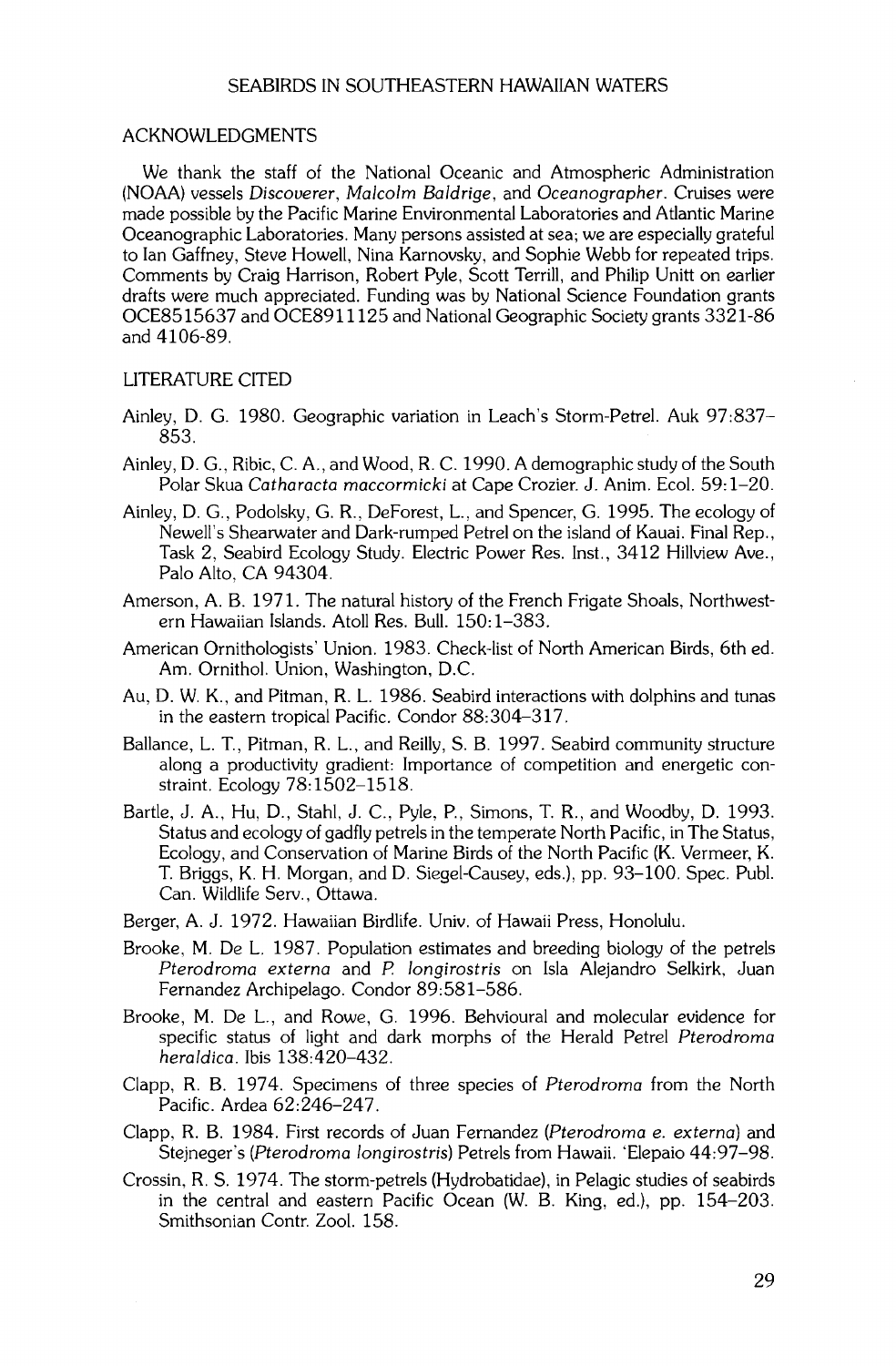- **Dunnet, G. M. 1985. Pycroft's Petrel in the breeding season at Hen and Chickens Islands. Notornis 32:5-21.**
- **Erickson, R. A., and Terrill, S. B. 1996. Nineteenth report of the California Bird Records Committee: 1993 records. W. Birds 27:93-126.**
- **Everett, W. T., and Pitman, R. L. 1993. Status and conservation of shearwaters in the North Pacific, in The Status, Ecology, and Conservation of Marine Birds of the North Pacific, (K. Vermeer, K. T. Briggs, K. H. Morgan, and D. Siegel-Causey, eds.), pp. 93-100. Spec. Publ. Can. Wildlife Serv., Ottawa.**
- **Falla, R. A., Sibson, R. B., and Turbot, E.G. 1967. Birds of New Zealand. Houghton Mifflin, Boston.**
- **Fiedler, P. C., Philbrick, V., and Chavez, E P. 1991. Oceanic upwelling and productivity in the eastern tropical Pacific. Limnol. Oceanogr. 36:1834-1850.**
- **Furness, R. W. 1987. The Skuas. T. & A.D. Poyser, Calton, England.**
- **Gould, P. J. 1971. Interactions of seabirds over the open ocean. Ph.D. dissertation, Univ. Arizona, Tucson.**
- **Gould, P. J. 1974. Sooty Tern (Sterna fuscata), in Pelagic studies of seabirds in the central and eastern Pacific Ocean (W. B. King, ed.), pp. 6-52. Smithsonian Contr. Zool. 158.**
- **Gould, P. J. 1983. Seabirds between Alaska and Hawaii. Condor 85:286-291.**
- **Gould, P. J., and King, W. B. 1967. Records of four species of Pterodroma from the central North Pacific. Auk 84:591-594.**
- **Gould, P. J., and Piatt, J. F. 1993. Seabirds of the central North Pacific, in The Status, Ecology, and Conservation of Marine Birds of the North Pacific, (K. Vermeer, K. T. Briggs, K. H. Morgan, and D. Siegel-Causey, eds.), pp. 27-38. Spec. Publ. Can. Wildlife Serv., Ottawa.**
- **Harris, M.P. 1970. The biology of an endangered species, the Dark-rumped Petrel (Pterodroma phaeopygia), in the Galapagos Islands. Condor 72:76-84.**
- **Harrison, C. S. 1990. Seabirds of Hawaii: Natural History and Conservation. Cornell Univ. Press, Ithaca, N.Y.**
- Harrison, P. 1983. Seabirds: An Identification Guide. Houghton Mifflin, Boston.
- Heinemann, D. 1981. A range finder for pelagic bird censusing. J. Wildlife Mgmt. **45:489-493.**
- **Howell, S. N. G., Webb, S., and Spear, L. B. 1996. Identification at sea of Cook's, de Filippi's, and Pycroft's Petrels. W. Birds 27:57-64.**
- **King, W. B. 1970. Pelagic studies of seabirds in the central and eastern Pacific Ocean. Smithsonian Contr. Zool. 158.**
- **King, W. B. 1974. Wedge-tailed Shearwater (Puffinus pacificus), in The Status, Ecology, and Conservation of Marine Birds of the North Pacific (K. Vermeer, K. T. Briggs, K. H. Morgan, and D. Siegel-Causey, eds.), pp. 53-95. Spec. Publ. Can. Wildlife Serv., Ottawa.**
- **Kleinbaum, D. G., Kupper, L. L., and Muller, K. E. 1988. Applied Regression Analysis and Other Multivariable Methods. PWS-KENT Publ., Boston.**

**Miles, D. H. 1986. White Terns breeding on Oahu, Hawaii. 'Elepaio 46:171-175.** 

- **Murphy, R. C. 1936. Oceanic Birds of South America. Macmillan, New York.**
- **Murphy, R. C., and Pennoyer, J. M. 1952. Large petrels of the genus Pterodroma. Am. Mus. Novitates 1580:1-42.**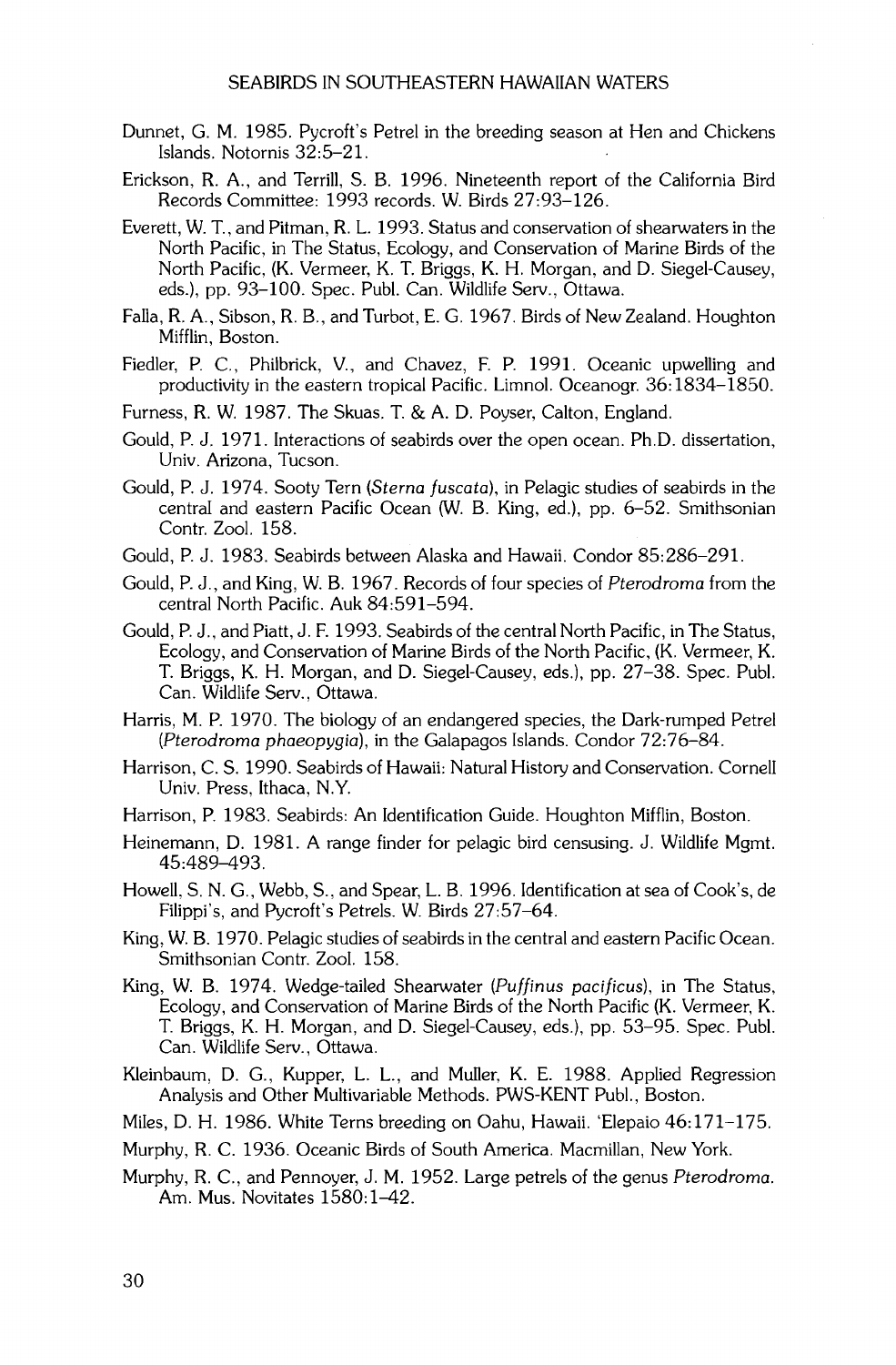- **Murphy, Go L., and Shomura, R. S. 1972. Pre-exploitation abundance of tunas in the equatorial central Pacific. Fish. Bull. 70:875-913.**
- **Owen, R. W. 1981. Fronts and eddies in the sea: Mechanisms, interactions, and biological effects, in Analysis of Marine Ecosystems (R. Longhurst, ed.), pp. 197- 233. Academic Press, London.**
- **Pitman, R. L. 1986. Atlas of seabird distribution and relative abundance in the eastern . tropical Pacific. Admin. Rep. LJ-86-02C, Southwest Fisheries Center, P.O. Box 271, La Jolla, CA 92038.**
- **Pyle, P., and Eilerts, B. 1986. Pelagic seabird observations from northwest Hawaiian Island waters. 'Elepaio 46:181-183.**
- **Pyle, P., Spear, L. B., and Engbring, J. 1990. A previously unreported population of Herald Petrel on Ta'u Island, American Samoa. Colonial Waterbirds 13:136- 138.**
- Pyle, R. L. 1988. Checklist of the birds of Hawaii-1988. 'Elepaio 48:95-106.
- Pyle, R. L. 1992. Checklist of the birds of Hawaii-1992. 'Elepaio 52:53-62.
- **SAS Institute, Inc. 1985. SAS user's guide: Statistics, 5th ed. SAS Inst., Inc., Cary, N.C.**
- **Seber, G. A. F. 1977. Linear Regression Analysis. Wiley, New York.**
- **Simons, T. R. 1985. Biology and behavior of the endangered Hawaiian Dark-rumped Petrel. Condor 87:229-246.**
- **Spear, L. B., and Ainley, D. G. 1993. Kleptoparasitism by Kermadec Petrels, jaegers, and skuas in the eastern tropical Pacific: Evidence of mimicry by two species of Pterodroma. Auk 110:222-233.**
- **Spear, L. B., and Ainley, D. G. 1997. Flight speed of seabirds in relation to wind speed and direction. Ibis 139:234-251.**
- **Spear, L. B., and Ainley, D. G. In press. Migration routes of Sooty Shearwaters in the Pacific Ocean. Condor.**
- **Spear, L. B., and Ainley, D. G. 1998. Morphological differences relative to ecological segregation in petrels (family: Procellariidae) of the Southern Ocean and tropical Pacific. Auk 115:1017-1033.**
- **Spear, L. B., Nur, N., and Ainley, D. G. 1992a. Estimating absolute densities of flying seabirds using analyses of relative movement. Auk 109:385-389.**
- Spear, L. B., Howell, S. N. G., and Ainley, D. G. 1992b. Notes on the at-sea **identification of some Pacific gadfly petrels (genus: Pterodroma). Colonial Waterbirds 15:202-218.**
- Spear, L. B., Ainley, D. G., Nur, N., and Howell, S. N. G. 1995. Population size and **factors affecting at-sea distributions of four endangered procellariids in the tropical Pacific. Condor 97:613-638.**
- **STATA Corporation. 1995. STATA reference manual: Release 3.1, 6th ed. Stata Corp., College Station, TX.**
- **Tanaka, Y., and Inaba, F. 1977. The distribution and migration of the White-necked Petrel, Pterodroma externa cervicalis, in the west area of the North Pacific and Japanese waters. J. Yamashina Inst. Ornithol. 13:61-68.**
- **Tanaka, Y., Kaneko, Y., and Sato, S. 1985. Distribution and migration of smaller petrels of the genus Pterodroma in the northwest Pacific. J. Yamashina Inst. Ornithol. 17:23-31.**